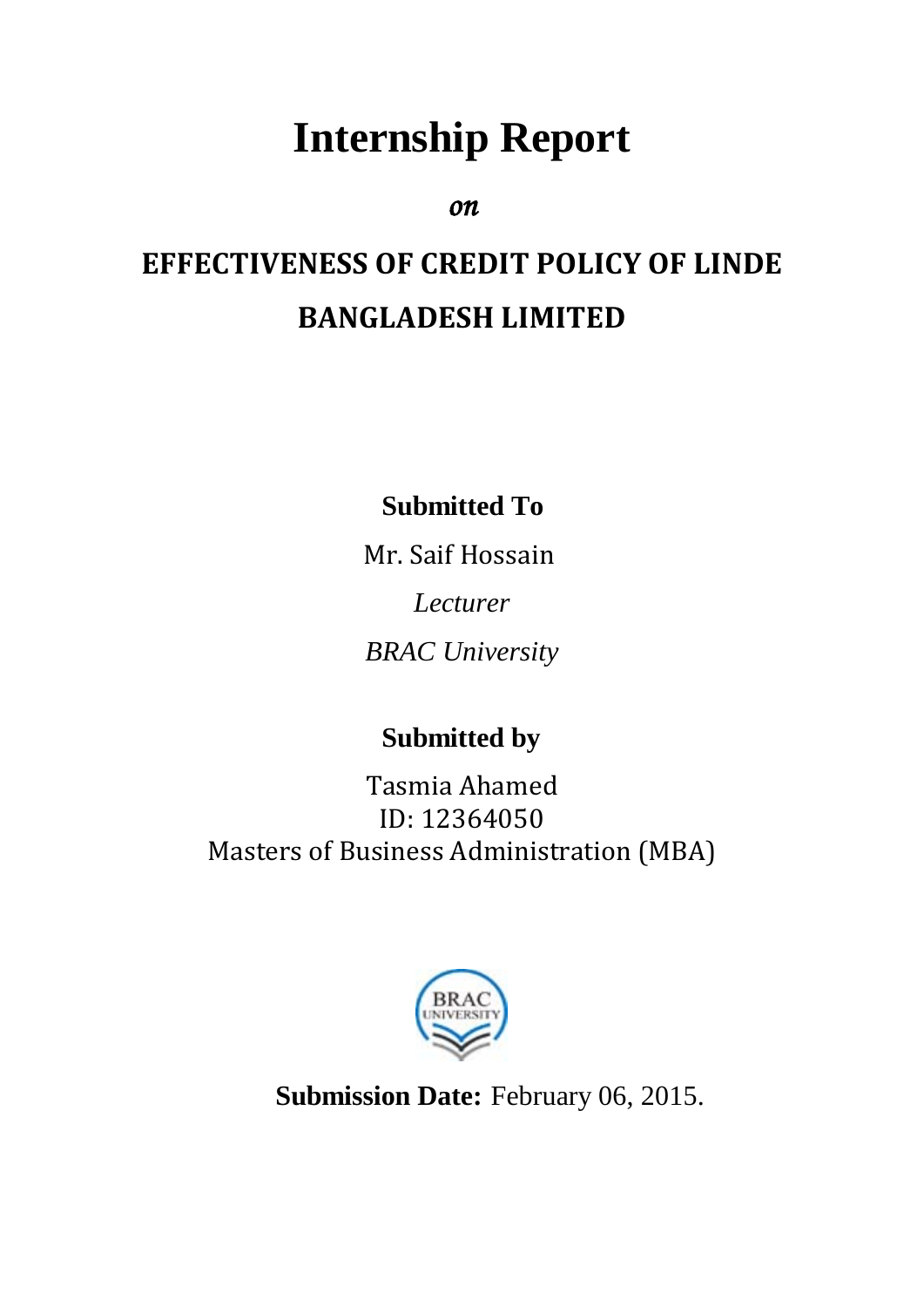# **Letter of Transmittal**

February, 2015

Mr. Saif Hossain Lecturer Brac University Dhaka, Bangladesh

Subject: Letter of Transmittal

Dear Sir,

Attached please find the internship report entitled 'Effectiveness of Credit Policy of Linde Bangladesh Limited' I have done my internship in Linde Bangladesh Limited during three months attachment period.

This report has been submitted in partial fulfillment of the requirements for the degree of Master of Business Administration (MBA), Major in Finance, Faculty of Business Administration. I hope the report meets your expectation. I will be glad to answer any queries regarding the study and report..

Yours Sincerely,

…………………………

Tasmia Ahamed ID: 12364050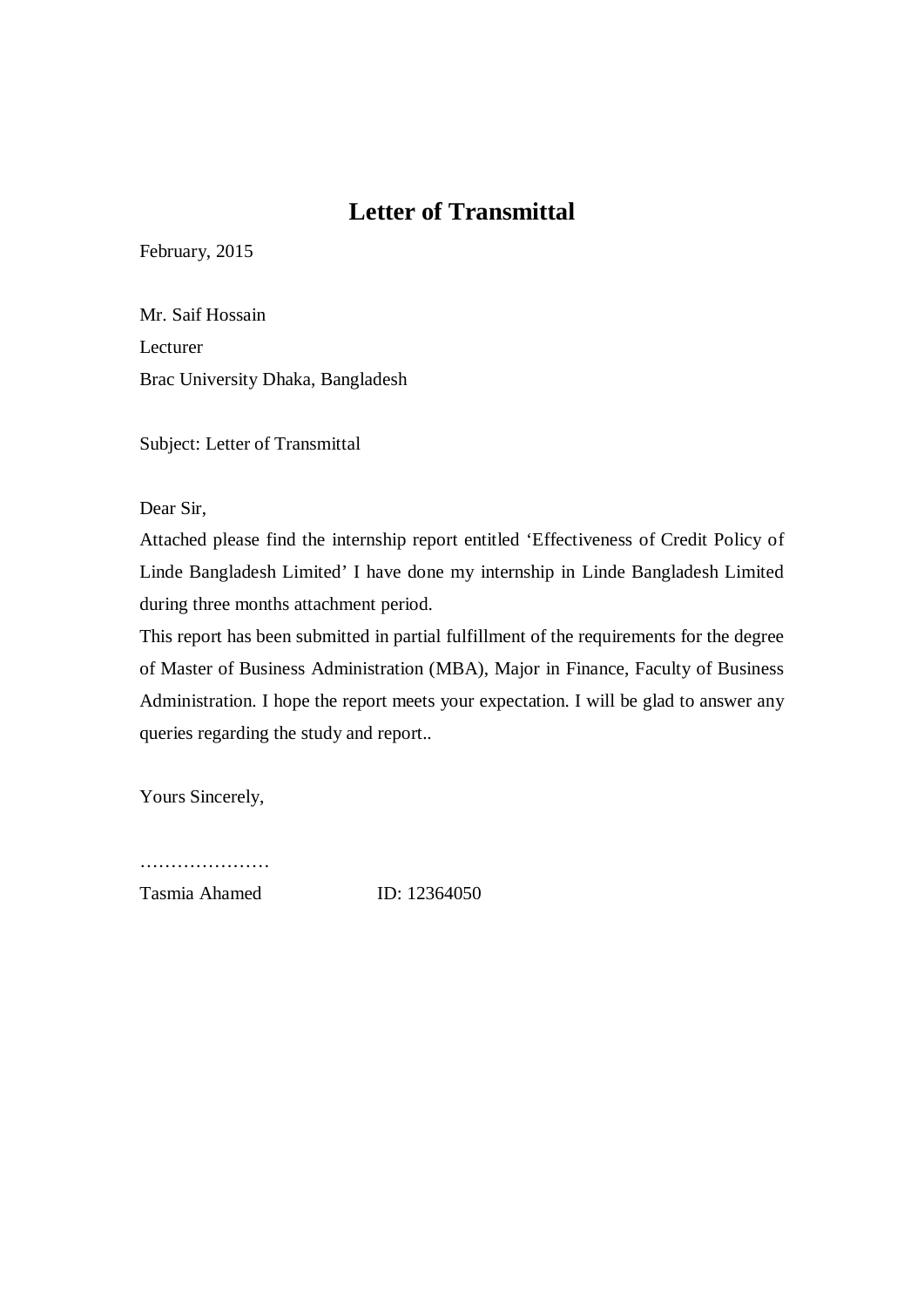## **Acknowledgment**

I would like to thank almighty Allah for giving me the opportunity to complete my internship report. I also want to thank all the people who have given their support and assistance and extremely grateful to all of them for the completion of the report successfully. Brac University and Linde Bangladesh Ltd. both provided me with enormous support and guidance for my report to be completed successfully.

I would also like to thank my internship supervisor Mr. saif Hossain, for his kind concern, valuable time, advice and constant guideline in preparing the report. I would like to thank Mr. Razib Khan, Financial Controller, Linde Bangladesh Ltd for his support in preparing the internship report & providing me relevant data for the report.

I would like to express my foremost gratitude to other officials of Linde Bangladesh Ltd who helped me and gave me their valuable time, providing me with the most relevant information on the basis of which I have prepared this report.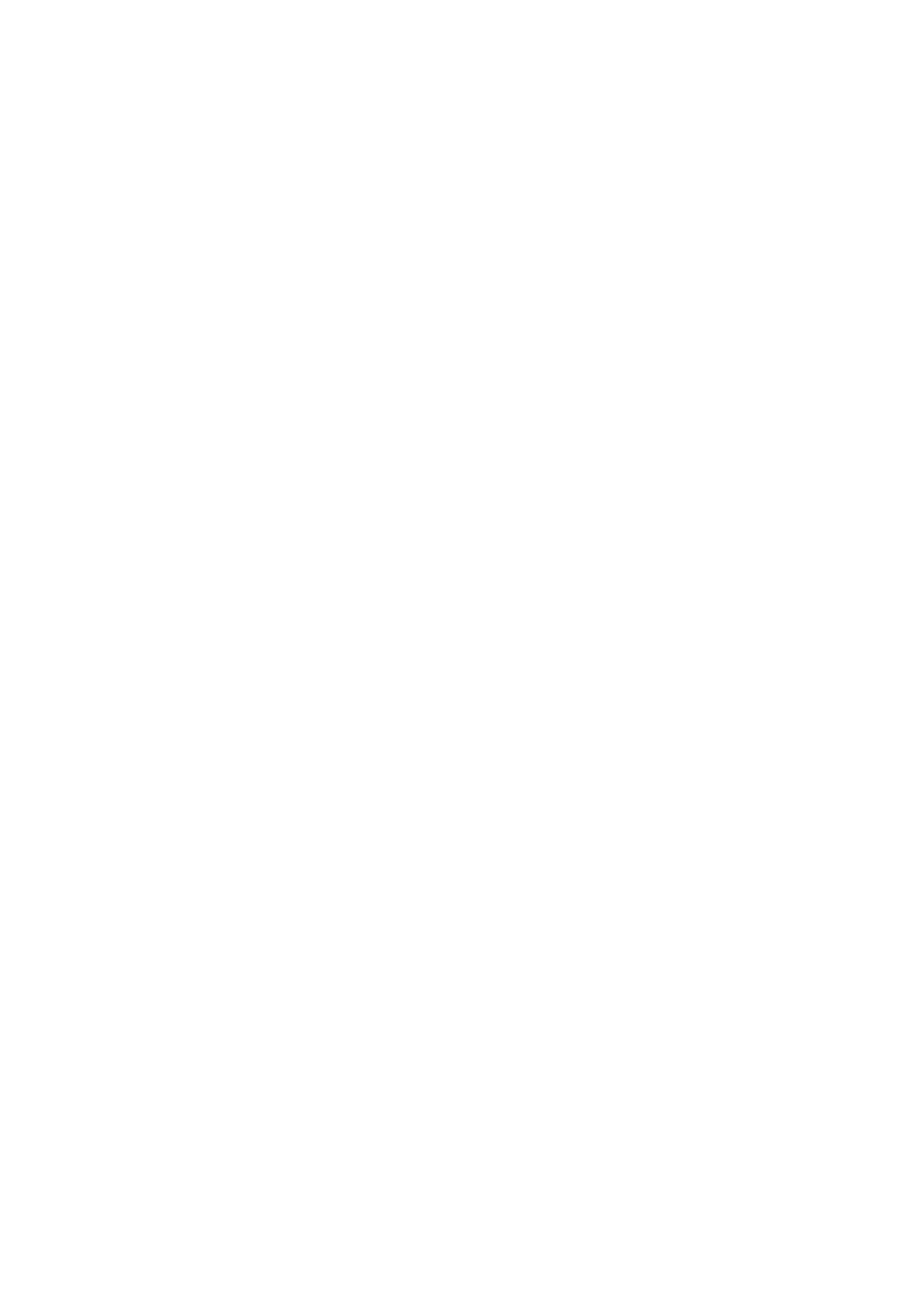# **TABLE OF CONTENTS**

| <b>Chapter 1</b> | <b>INTRODUCTION</b>            |
|------------------|--------------------------------|
|                  |                                |
|                  |                                |
|                  |                                |
|                  |                                |
| <b>Chapter 2</b> | <b>JOB DESCRIPTION</b>         |
|                  |                                |
|                  |                                |
| <b>Chapter 3</b> | <b>PROJECT</b>                 |
|                  |                                |
|                  |                                |
|                  |                                |
|                  |                                |
|                  |                                |
|                  |                                |
|                  |                                |
| <b>Chapter 4</b> | <b>RESULTS AND DISCUSSIONS</b> |
|                  |                                |
|                  |                                |
|                  |                                |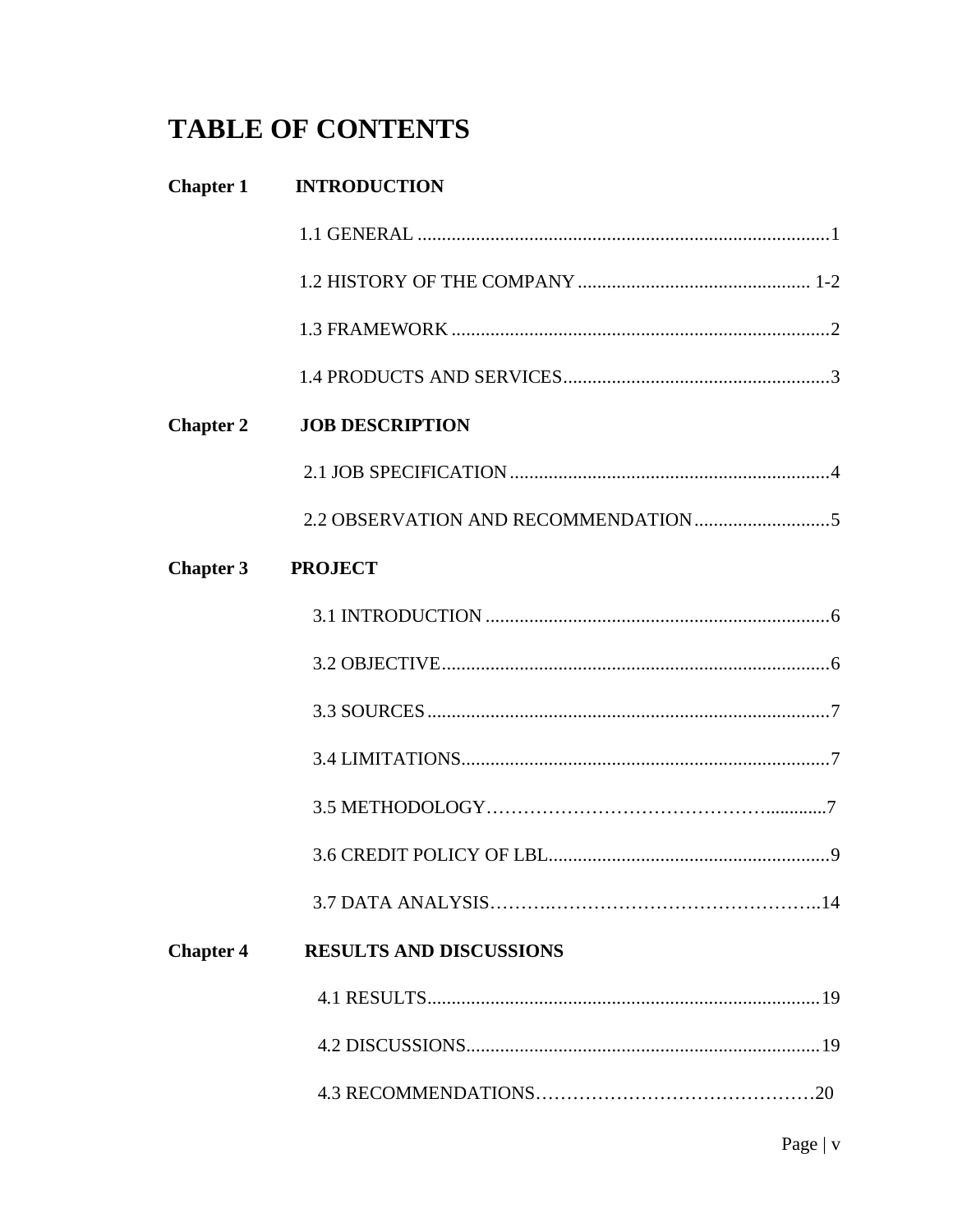# **Chapter 5 CONCLUSION**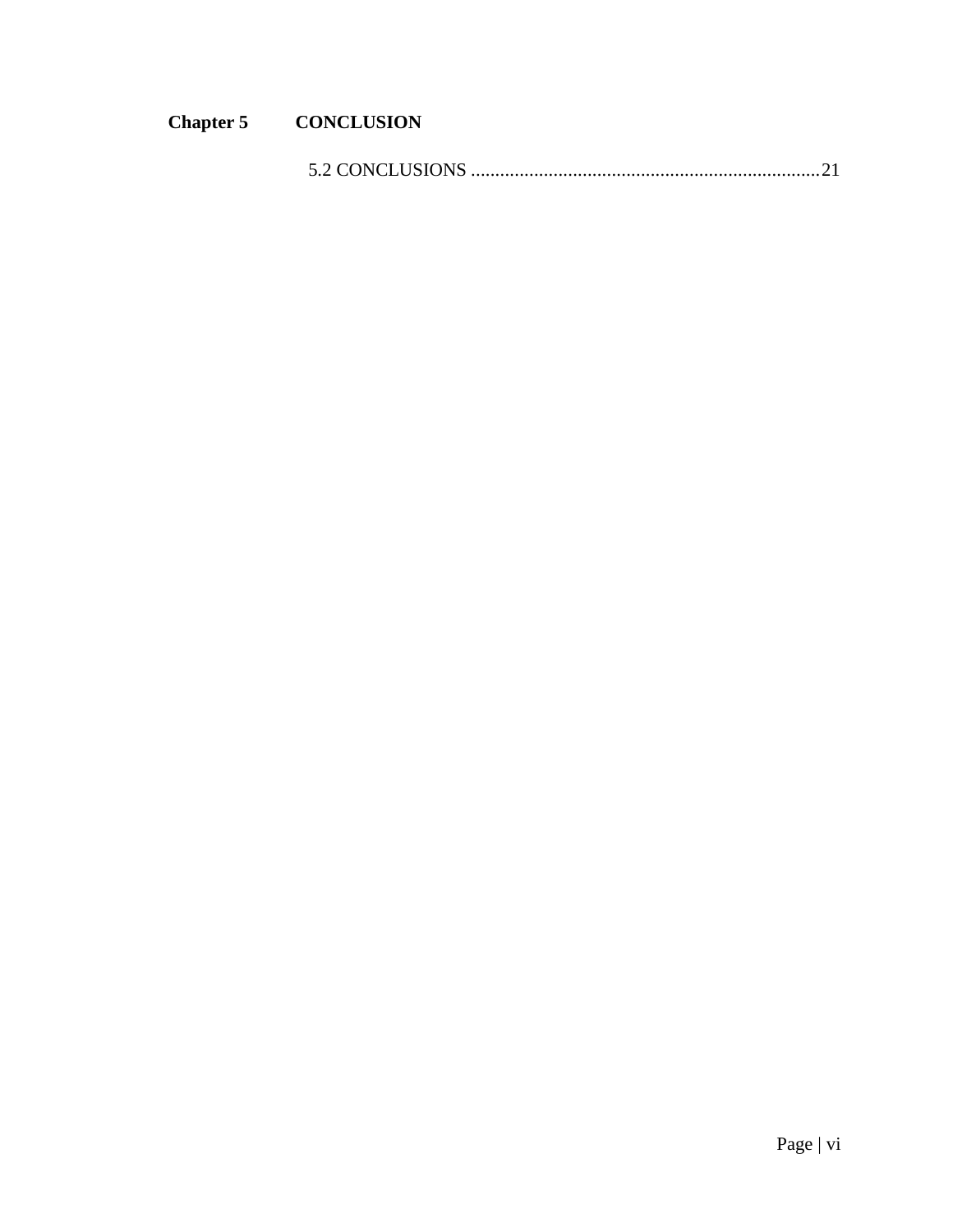#### *Chapter 1 Introduction*

Credit management is a term used to identify accounting functions usually conducted under the umbrella of accounts receivables. Essentially, this collection of processes involves qualifying the extension of credit to a customer, monitors the reception and logging of payments on outstanding invoices, the initiation of collection procedures, and the resolution of disputes or queries regarding charges on a customer invoice. When functioning efficiently, credit management serves as an excellent way for business to remain financially stable. Competent credit management seeks to not only protect the vendor from possible losses, but also protect the customer from creating more debt obligations that cannot be settled in a timely manner. Several factors are used as part of the credit management process to evaluate and qualify a customer for the receipt of some form of commercial credit. This may include; gathering data on the potential customer's, current financial condition including the current credit score.

# **1. 1 History of the Company**

The Linde Group has a history of over 130 years built on a heritage of innovation with a strong focus on technology. The company's founder, Carl von Linde, invented refrigeration technology and pioneered a process of air separation. Today, Linde group is a global market leader in gases and engineering solutions.

Linde Bangladesh Limited**,** a member of the Linde Group, has been contributing towards the development of the nation as a silent partner. A strong in–built culture with work values reinforced and developed Linde Bangladesh over the years which are reflected in the performance of its employees for more than 50 years with continuous expansion in operations and business.

Linde Bangladesh Limited sells products to more than 35000 customers from a wide spectrum of industries running from chemicals and petrochemicals to steel. Their team of around 400 trained, motivated and professional members manages 24 hour operations at three major locations across the country to support the customers.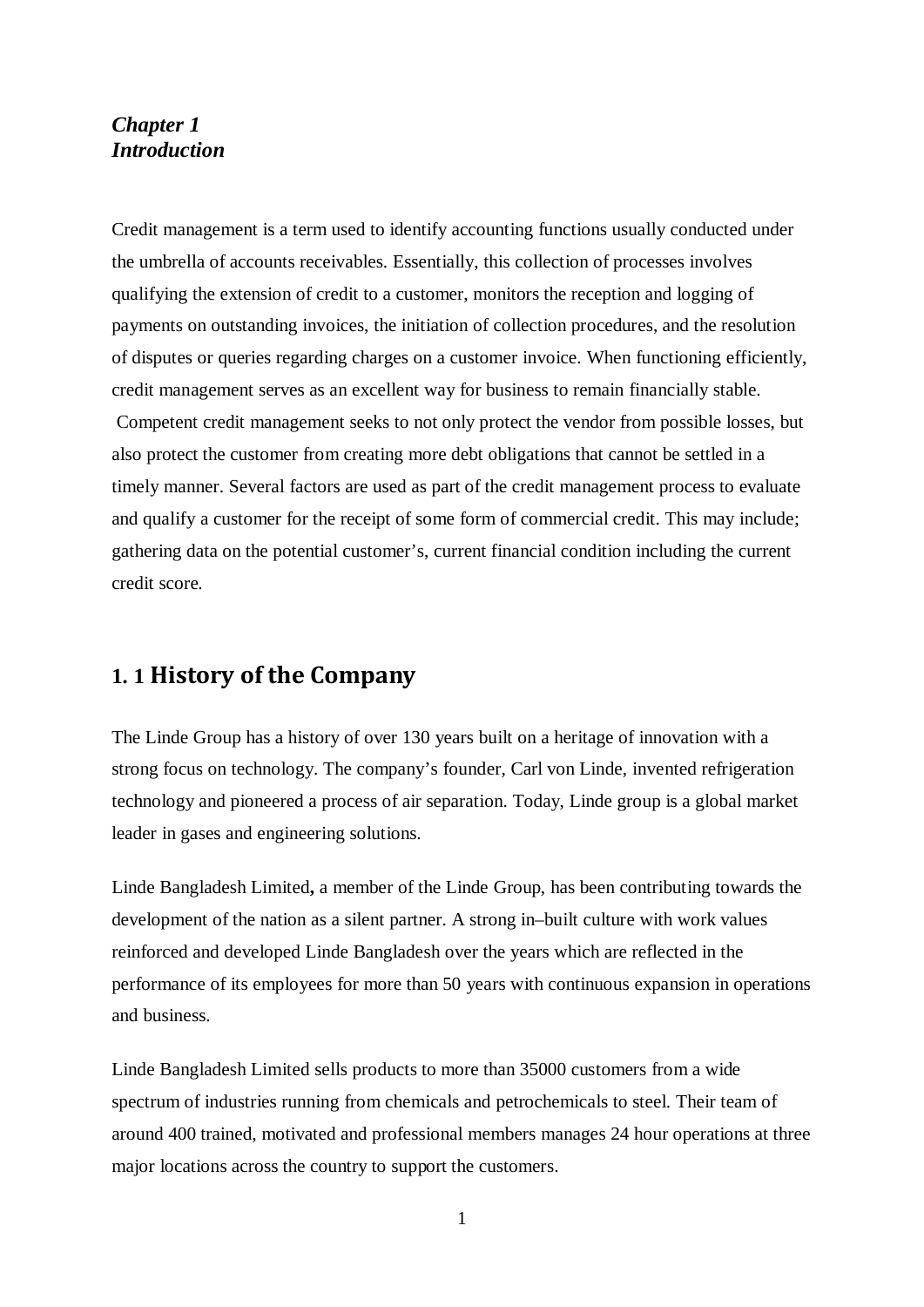Linde Bangladesh Limited is committed to the quality of its product & services. Its motto is to ensure optimum conditions in health, safety and the environment for employees, customers and stakeholders. The company's history at a glance-

| 1958 | Pakistan Oxygen Limited                                                       |
|------|-------------------------------------------------------------------------------|
| 1971 | Renamed as to Bangladesh Oxygen Limited (BOL).                                |
| 1973 | Incorporated in the joint stock companies and received government approval as |
|      | the first full-fledged "Company" of the newly formed country.                 |
| 1976 | First CO2 plant was introduced.                                               |
| 1995 | The company changed it's name from "Bangladesh Oxygen Limited" to "BOC"       |
|      | Bangladesh Limited".                                                          |
| 1997 | Rupgonj ASU Plant was commissioned.                                           |
| 1999 | Shitalpur plant was bought over with 20TPD production facility.               |
| 2000 | ASPEN and LPG Bottling plant was commissioned.                                |
| 2006 | Acquisitioned by the Linde Group.                                             |
|      |                                                                               |

#### **1.2 Framework**

Linde corporate culture builds on the vision, values and principles that guide the way do their business.

 $\triangleright$  Vision

The Linde Group's vision is to be the world's leading global gases and engineering group admired for our people, who create innovative solutions that make a difference to the world. This vision defines who we are and what we do, guiding us as we reach our goals.

 $\triangleright$  The Linde Spirit

Our core values are anchored in the Linde Spirit, our corporate philosophy. All of our actions are guided by a strong commitment to corporate integrity. It is the fabric of our moral and ethical code, ensuring that we always act with honesty and fairness.

 $\triangleright$  Code of Ethics

Linde's ethical framework is captured in our Code of Ethics with guidelines that align with legal and internal company policies.

 $\triangleright$  Corporate responsibility policy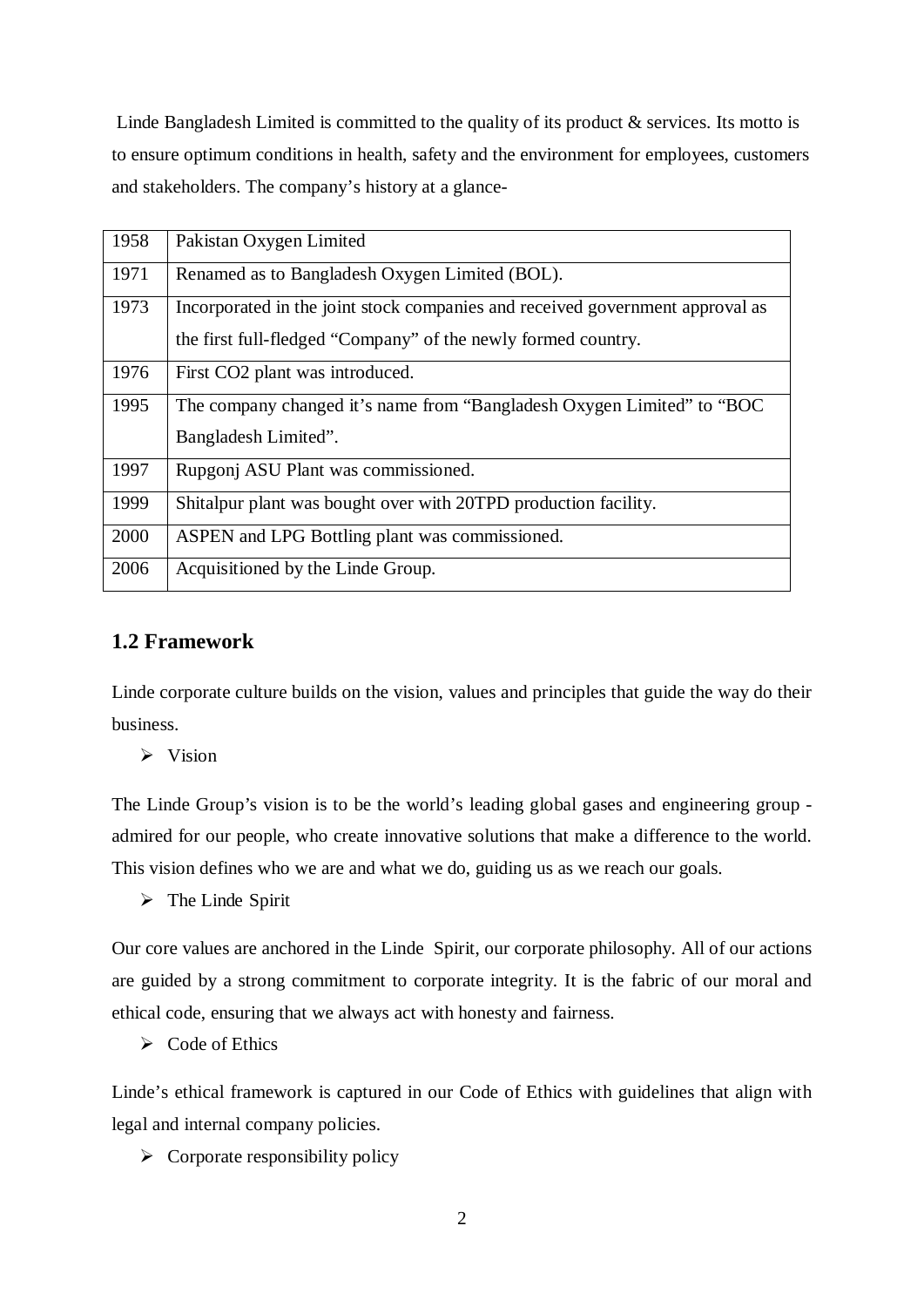Just like the Code of Ethics, the Linde Group's Corporate Responsibility policy also builds on the values and principles set down in the Linde Spirit. It outlines our sense of responsibility to our stakeholders, such as business partners, employees and society. It also addresses our commitment to protecting natural resources.

#### $\triangleright$  SHEQ

Our SHEQ (Safety, Health, Environment, Quality) policy frames and inspires the continuous improvement of our activities in the areas of environmental protection, occupational health, safety and product quality.

Together, these guidelines create an umbrella framework that guides the actions of all Linde employees and divisions across the globe. They are the cornerstones of our common identity.

| <b>Industrial gases</b>                                                                                                                                                                                                                                                                                                                                                                                                                                                                                                                                                                                        | Welding gases & equipment                                                                                                                                                                                                                                                                                                                                                                                                                                                                                                                                                                                                                                                       | Medical gases & equipment                                                                                                                                                                                                                                                                                                                                                                                                                                                                                                                                                                                                                                                                                                                                                                                                      |
|----------------------------------------------------------------------------------------------------------------------------------------------------------------------------------------------------------------------------------------------------------------------------------------------------------------------------------------------------------------------------------------------------------------------------------------------------------------------------------------------------------------------------------------------------------------------------------------------------------------|---------------------------------------------------------------------------------------------------------------------------------------------------------------------------------------------------------------------------------------------------------------------------------------------------------------------------------------------------------------------------------------------------------------------------------------------------------------------------------------------------------------------------------------------------------------------------------------------------------------------------------------------------------------------------------|--------------------------------------------------------------------------------------------------------------------------------------------------------------------------------------------------------------------------------------------------------------------------------------------------------------------------------------------------------------------------------------------------------------------------------------------------------------------------------------------------------------------------------------------------------------------------------------------------------------------------------------------------------------------------------------------------------------------------------------------------------------------------------------------------------------------------------|
| Compressed oxygen<br>→<br>Liquid oxygen<br>Compressed nitrogen<br>$\rightarrow$<br>Liquid nitrogen<br>$\rightarrow$<br>Dissolved acetylene<br>$\rightarrow$ Carbon dioxide<br>$\rightarrow$ Dry ice<br>$\rightarrow$ Argon<br>$\rightarrow$ Lamp gases<br>$\rightarrow$ LPG<br>Refrigerant gases<br>$\rightarrow$<br>(Freon & Suva)<br>$\rightarrow$ Hydrogen<br>Fire suppression system<br>Compressed helium<br>$\rightarrow$<br>Helium<br>$\rightarrow$<br>Sulphurhexafluoride<br>$\rightarrow$<br>Sulphurdioxide<br>$\rightarrow$<br>$\rightarrow$ Special gases & gas mixtures<br>Any other gas on request | $\rightarrow$ Mild steel electrodes<br>$\rightarrow$ Low hydrogen/low alloy electrodes<br>$\rightarrow$ Cast iron electrodes<br>$\rightarrow$ Hard surfacing electrodes<br>Stainless steel electrodes<br>$\rightarrow$ Arc welding equipment & accessories<br>$\rightarrow$ Gas welding rod & flux<br>$\rightarrow$ Gas welding and cutting equipment &<br>accessories<br>$\rightarrow$ MIG welding equipment & accessories<br>$\rightarrow$ TIG welding equipment & accessories<br>$\rightarrow$ Plasma cutting equipment<br>& accessories<br>$\rightarrow$ Welding training & services<br>$\rightarrow$ Welding equipment repairs<br>$\rightarrow$ Welding testing & services | $\rightarrow$ Medical oxygen liquid<br>Medical oxygen compressed<br>$\rightarrow$ Nitrous oxide<br>Entonox<br>$\rightarrow$<br>Sterilizing gases<br>$\rightarrow$ Medical gases cylinders<br>$\rightarrow$ Anaesthesia machines<br>$\rightarrow$ Anaesthesia ventilators<br>$\rightarrow$ ICU/CCU monitoring system<br>$\rightarrow$ ICU/CCU ventilators<br>Pulse oximeter<br>$\rightarrow$ Infant warmer<br>$\rightarrow$ Photo therapy units<br>$\rightarrow$ Infant incubators<br>$\rightarrow$ OT table<br>$\rightarrow$ OT light<br>$\rightarrow$ Autoclave /Sterilizer<br>$\rightarrow$ Gynaecological tables<br>$\rightarrow$ Humidifier<br>Oxygen concentrator<br>$\rightarrow$ Resuscitators<br>$\rightarrow$ Central sterilizing and supply<br>department (CSSD)<br>$\rightarrow$ Other medical equipment on request |

# **1.3 Product & Services**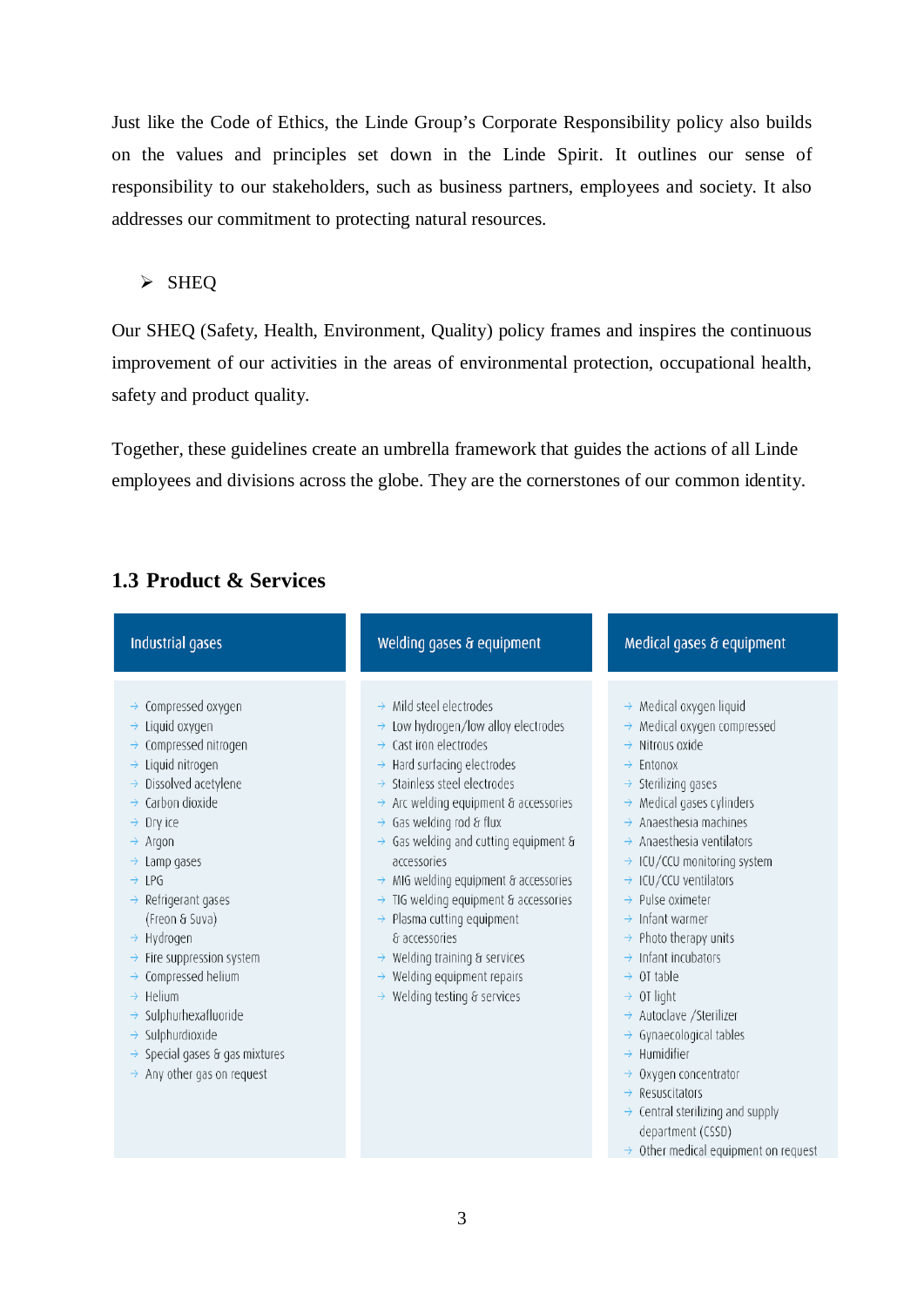*Chapter 2 Job Description*

#### **2.1 Job Specification**

I have worked with the accounts payable section of the finance department of Linde Bangladesh limited. Most frequent activities done by accounts payable function are detailed below.

- **E-expense process**: Linde provides cash against different expense claims like official training, travelling due to official purposes etc. Employees can take advance cash or they can claim the cash later. Accounts payable checks the claiming documents, logs them to SAP, prepares the payment vouchers and Sends the documents for signature to authorized signatories. After getting the signature, they send the Ft advice/check to bank, Get the duplicate copy of the ft advice sealed by the bank and Keep the (duplicate copy sealed by the bank) received copy for documentation in the designated file.
- **Salary:** Similarly accounts payable processes Employee salary and Director's remuneration. It also processes the taxes associated with the salary.
- **Issuing bank guarantee**: This section also provides bank guarantee on request from different department of the company. Accounts payable Receives requisition from the respective function with a drafted format mentioning beneficiary, amount, purpose, expiry and Sends the format to the bank. The bank will confirm if the format and language is ok. They can modify if necessary. Then prepares bank guarantee issuing advice mentioning beneficiary, amount, purpose, expiry and the account number against which the fees will be charged, gets it signed and sends to the bank. When the guarantee arrives, keeps a photocopy for records. It also Updates the bank guarantee register and also the soft copy Excel file and records the charges.
- **Employee loan**: This section processes employee loan requests that comes through HR. It creates invoice and gets approval from the authority. After getting the approval from respective approver it will go through regular payment process and FT advice will go to bank. After getting the advice copy received by the bank, they put the information in SAP.

4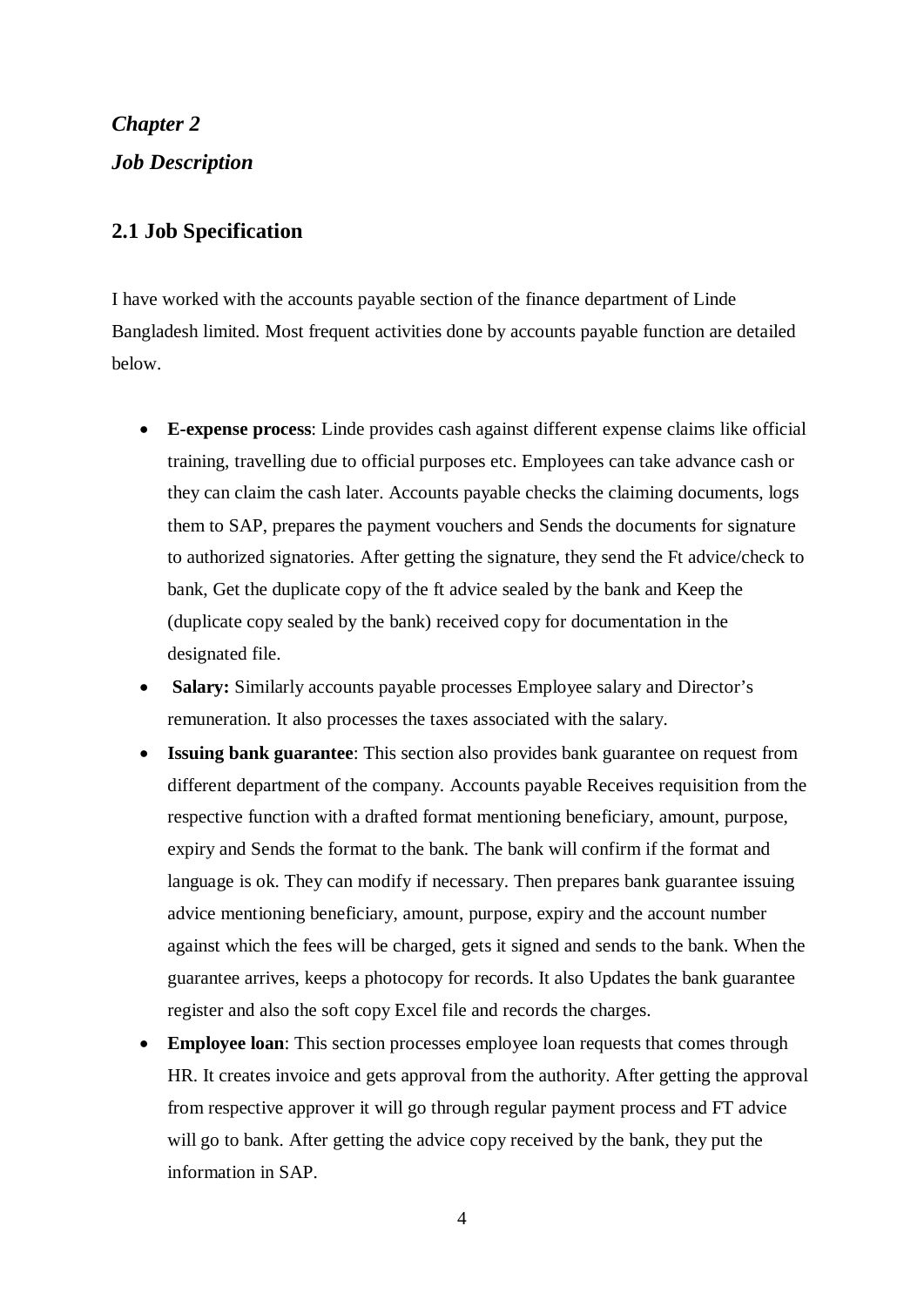- **Final settlement:** Accounts payable processes final settlement of the employees. After receiving notification from HR regarding retirement or resignation of any employee, they check the calculation of HR. Then prepare the resolution. There are 4 signatories including MD, FD, representative of 2 unions. When the resolution is signed by all signatories, they get the manual cheque signed from cheque book and disburse the cheque and make journal entry in the SAP.
- **Petty cash management:** This section also manages petty cash. They record different transactions in SAP. At the end of the month they place requisition for replenishment. For that purpose requisitions documents are prepared and signed, photocopied and submitted replenishment.
- **Vendor payment**: Accounts payable processes payment to the suppliers. They prepare the payment voucher and manual cheque or fund transfer advice. Then get them signed and send to the bank. They also keep the received copies and file them for record.
- **Month closing accounting**: Month closing accounting is also done by accounts payable. Balancing journal, ledger, trial balance, bank reconciliation etc fall under this function.

# **2.2 Critical Observation & Recommendation**

From observation of past records, it is found that, employee turnover rate in Accounts payable function is relatively higher than that of other functions. Activities done by the function mostly follow a fixed step by step process. But if any employee leaves the job it becomes difficult for the new comer or the incumbent to follow the process in a proper manner, since there is no written manual or detailed process map.

There is redundancy in the whole payment process to the suppliers as it takes long time to get the documents signed from the designated authorities. Most of the time, normal seven days payment period cannot be followed due to this reason.

Therefore a manual for Manual for important activities of accounts payable function is required to –

- identify the detailed step by step process of the activities
- Ensure compliance with the prescribed process of LINDE.
- remove redundancy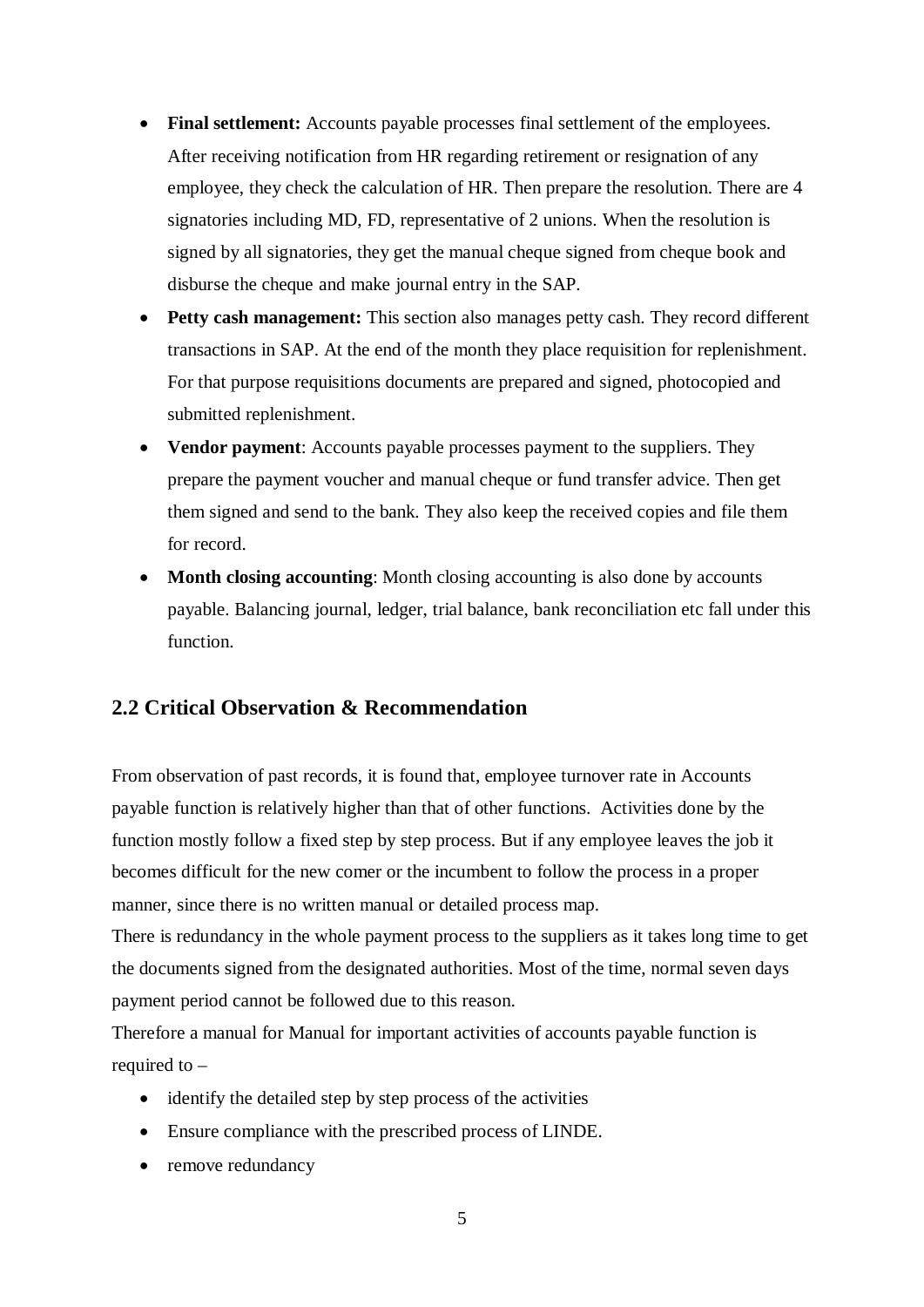#### *Chapter 3 Project*

#### **3.1 Introduction**

Bad debt and working capital are serious concerns for any company and business today. It has been known that cash flow problems have lead to the ruin, failure and bankruptcy of otherwise successful concerns in the industry. Therefore, it is very essential to ensure that credit control management and debt collection activities result in timely payment of the outstanding debts from customers, without damaging good customer relations with clients. A Credit & Collections Policy is a practice or philosophy that a company adopts in order to control the risk it assumes when extending net payment terms to its customers. First and foremost, effective credit and collections policy protects company's accounts receivable. But a sale that doesn't get paid is not a sale. It is a loss. Company's accounts receivable is a short-term asset. Along with cash and inventory is one of the most important assets. The more predictably and effectively one can convert one's A/R, the better one's cash flow will be. Solid A/R is insurable, factorable and is taken into consideration when company applies for loans and credit lines.

Another benefit to having a set policy is that it will provide consistent customer care. By knowing how accounts will be cleared for credit and the manner in which collections will be conducted, customers will know exactly what to expect when dealing with company. The better focused the company is, the higher the likelihood is that customers will understand and follow requirements.

#### **3.2 Objective of the Study**

The main objective of this study is to appraise the effectiveness of credit policy of Linde Bangladesh Limited by calculating DSO and CEI and also providing effective means of reducing default in collection of accounts.

Other objectives include the following:

- a. To appraise the effectiveness of the credit policy of the company.
- b. Identifying the problems associated with credit management.
- c. To investigate the advantages of effective and efficient management of trade credit.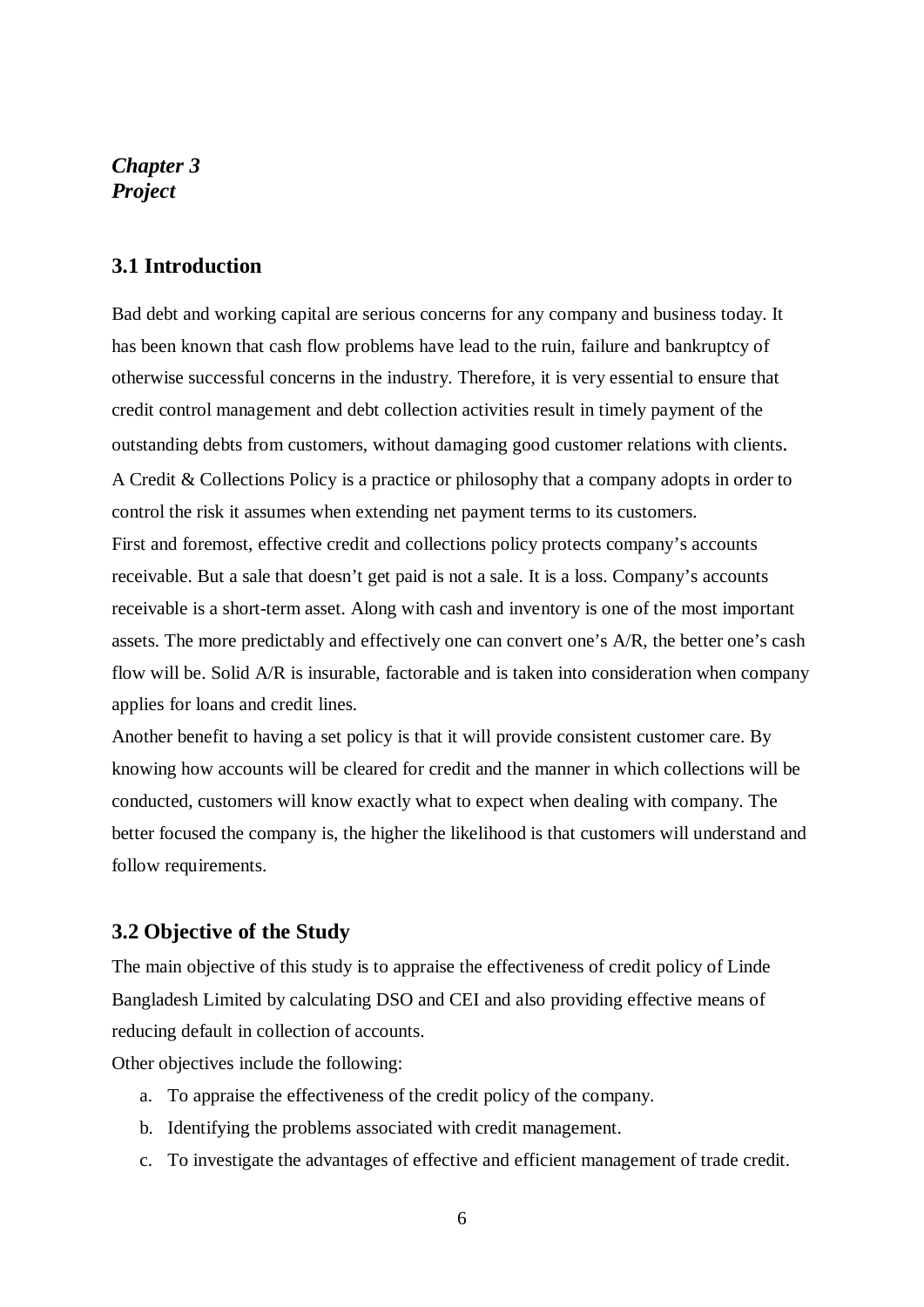d. To also show how to reduce losses caused by bad debt through the use of effective and sound collection policy and procedures.

### **3.3 Sources**

Methodology included direct observation, face-to-face discussion with employees of finance departments of the Linde Bangladesh Limited, study of files, circulars & overall practical experience of last three months.

#### **Primary Sources**

Primary data are measurements observed and recorded as part of an original study. For the completion of this report, the primary sources of data are-

- Discussion with the organization's Supervisor
- Talking to the organization employees
- **Secondary Sources**
- $\triangleright$  The data which has already been collected by others, such data are called Secondary data. For this internship report, the secondary data are collected from the below sources-
- **•** Official records
- Website of Linde Bangladesh Limited

# **3.4 Limitations of the Study:**

The following limitations are apparent in the report—

- Duration of the program was three months only which seemed to be not enough for the details study.
- Because of policy restrictions many useful data was not available.
- Because of the limitation of information, some assumptions were made. So there may be some personal mistake in the report.

# **3.5 Methodology**

When a company extends credit to the customer, it can prevent many potential delinquencies by establishing an effective credit policy. An effective credit policy identifies the risk level of a customer - both good and bad credit risk levels. Identifying bad credit risk prospects or customers allows the company to limit or avoid potential accounts receivable problems and bad debt. Identifying good credit risk prospects and customers could identify opportunities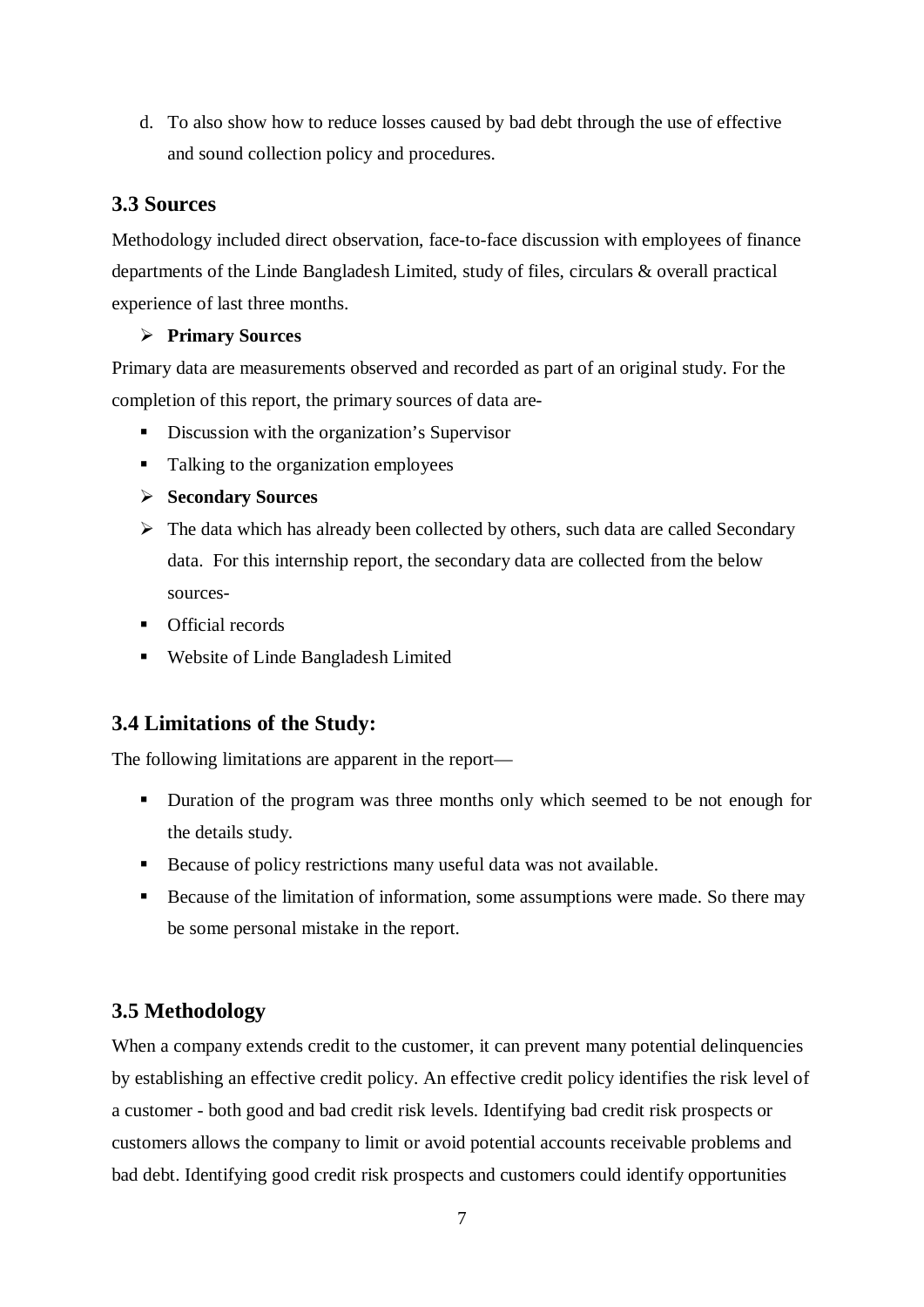where company can afford to offer better pricing or terms – enabling it to win business which otherwise may have been lost to competitors.

Although there are many methods for evaluating the effectiveness of credit and collections policy, such as an acceptable aging average and percentage of bad debt write-off, DSO and CEI are commonly used. They are important metric to keep an eye on because accounts receivable is very likely one of the biggest assets. The higher the CEI and the lower the DSO, the stronger company's policies and procedures and the faster it can turn invoices into cash and use it to meet financial obligations and grow the business.

A. **DSO:** Days Sales Outstanding (DSO) expresses the average number of days it takes a company to convert its accounts receivables into cash. It is one of the most widely used measures employed by credit professionals to analyze the success of their efforts. There are several ways to calculate DSO. And, when used appropriately and consistently, these calculations can help answer a variety of questions about the effectiveness of credit and collection policies and practices. Questions like, are credit terms in line with competitors? Are collection procedures successful in meeting stated goals? Is the customer base risky? DSO can give insight into the changes occurring within an organizations receivable balance. It does so by indicating whether a change occurred because of a positive or negative fluctuation in sales during that period, or if other business factors, such as promotional discounts, seasonality, selling terms, etc., created the effects.

An analyst might compare the days' sales outstanding with the company's credit terms as an indication of how efficiently the company manages its receivables. The closer to company's terms (e.g., Net 30), the better. Value of DSO indicates the followings-

- A low DSO is an indicator that a company is collecting receivables quickly; generally this is a positive sign.
- A high DSO proves that a company takes longer to collect on credit sales and can indicate current or impending cash flow problems, operational issues, or a lack of effort or focus on credit collections. It means that current credit policy is not working effectively.

# **Standard DSO Formula** = (Ending Total Receivables / Total Credit Sales) x Number of Days in Period

**Best Possible DSO** utilizes only current (non delinquent) receivables to calculate the *best* length of time one can achieve in turning over receivables. It should be compared to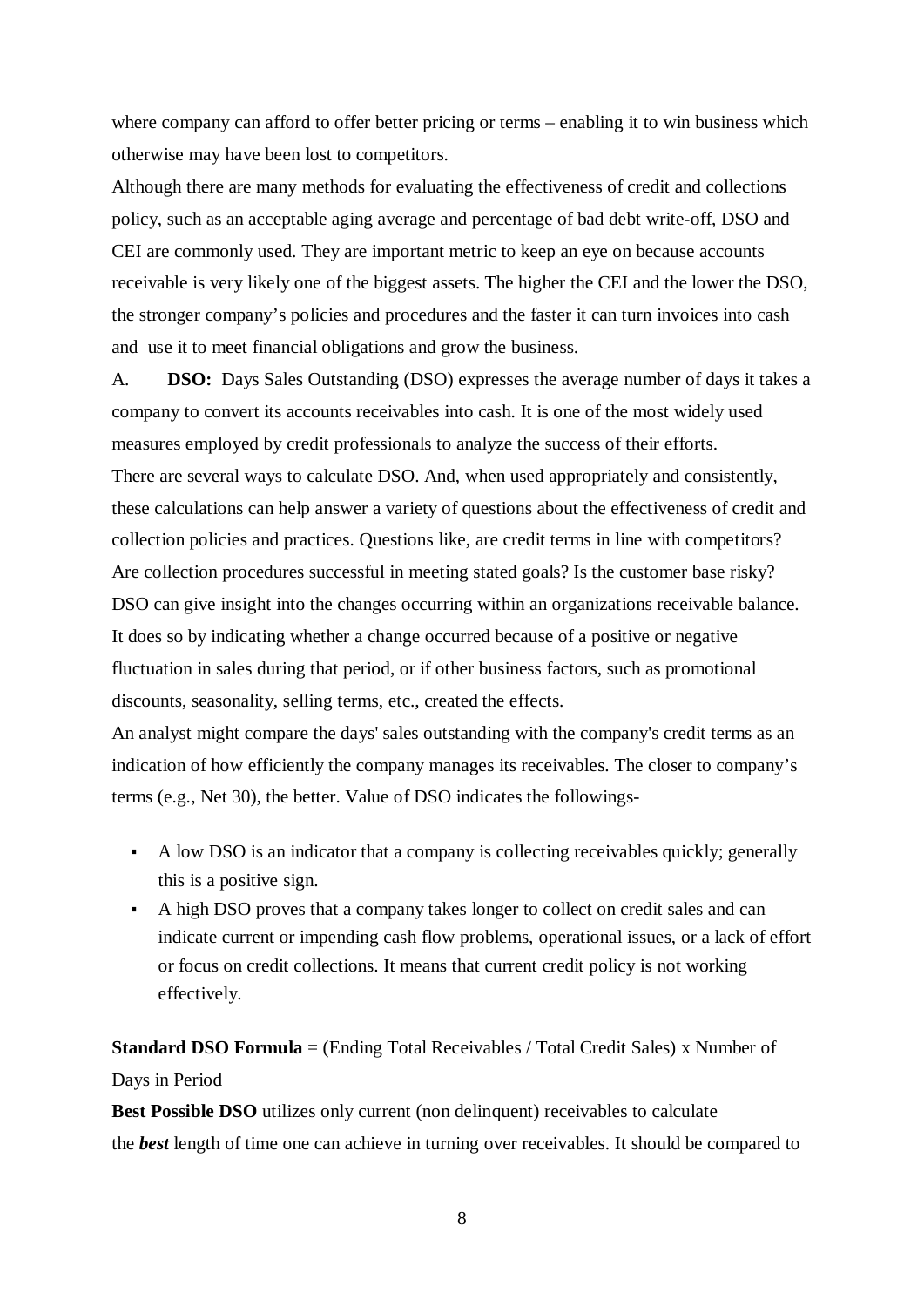the standard calculation above, and be close to company's terms of sale. The closer standard DSO is to best possible DSO, the closer receivables are to optimal level.

**Best DSO =** (Current Receivables / Total Credit Sales) x Number of Days

**Delinquent DSO** or Average Days Delinquent (ADD) calculates the average days invoices are past due. This provides a snapshot to evaluate individuals, subgroups or overall collection performance.

**Delinquent DSO Formula =** Standard DSO - Best Possible DSO = Average Days Delinquent

The **Count back Method** of calculating takes into account sales fluctuations. this method provides a more accurate picture of DSO and its month-to-month fluctuations in sales and past due receivables. Giving more weight to the current month's sales, it reflects the correct assumption that most of the A/R balance will be from current, as opposed to previous sales. It also takes into account the real effect of the actual difference in the number of days per month

#### **Countback DSO Formula**

Month end net  $A/R$  balance - Current month's sales = Prior Periods Receivables Prior Period = (Prior Period's Receivables / Credit Sales for Prior Period) x Number Days in Period

B. **CEI**: Collection Effectiveness Index is a better indicator of collections effectiveness as it measures performance over time. The collection effectiveness index compares the amount that was collected in a given time period to the amount of receivables that were available for collection in that time period. The resulting percentage allows the company to gauge how strong their current collections policies and procedures are and whether or not changes need to be made. A result near 100% indicates that a collection department has been very effective in collecting from customers. A low or dropping percentage means it is time to re-evaluate the policies on selling on credit and the processes collectors are following. The formula is stated as:

Beginning receivables + Monthly credit sales - Ending total receivables ------------------------------------------------------------------------------------ x 100 Beginning receivables + Monthly credit sales - Ending current receivables

#### **3.6 Overview of Credit Policy of LBL**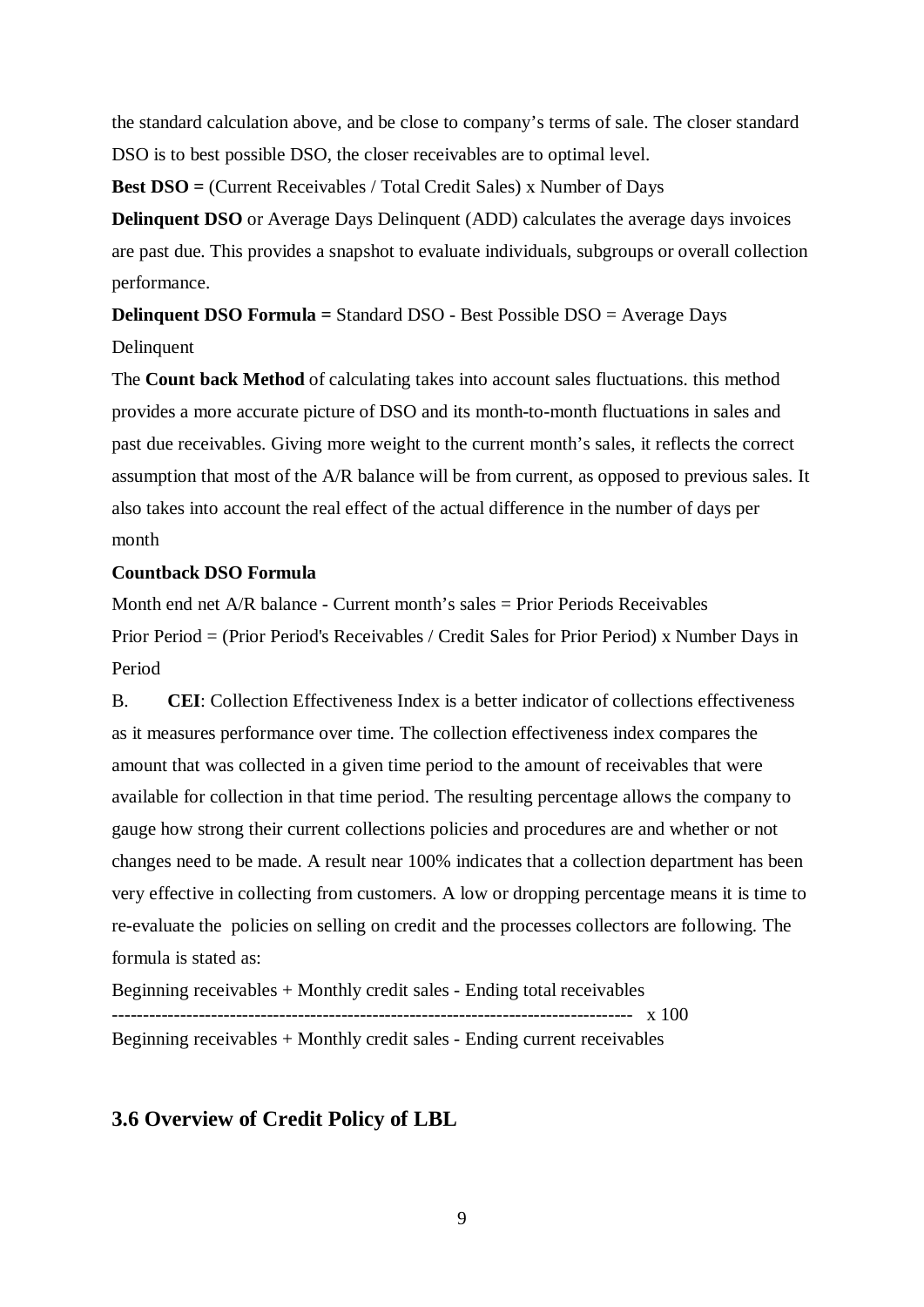The policy details the processes to consider and accord credit facility to identify customers who are eligible and to identify responsibility for effective management of credit risk. The credit policy is the basis on which credit terms & conditions are granted to customers. This policy is to help ensure that the mechanisms are in place for effective functioning of the policy so that revenue losses due to non payment or slow collections are avoided in one hand and to maximize profitable business opportunities on the other. The policy came into effect from 1<sup>st</sup> November 2009.

#### **3.6.1 Customer**

Means institutions/companies/individuals those who purchase products and/or services from the BOC Bangladesh Ltd. (BOCB).

Classifications of customers are as follows –

- $\triangleright$  Rate Running Contract (RRC) Customers: These are mainly Government customers i.e. DGDP, DGMS, CMSD, Bangladesh Railway etc who invite open tender from suppliers. Direct Demanding Officers and units listed in the Rate Contracts or Demanding Units will be eligible for credit facility only for the contracted items from listed supply points of BOCB. The terms and conditions are fixed by the Government customers as per Public Procurement Regulations (PPR). Once the agreement is signed by both the parties the contract comes into effect.
- $\triangleright$  PG&P/Bulk Customers: It covers all industries and individuals excluding dealers who purchase PG&P/Bulk products and/or services.
- $\triangleright$  Healthcare customers: It covers all hospitals, clinics and individuals who purchase Medical products and/or services.

# **3.6.2 General Guidelines**

- a) Allowing of credit facility should be considered on the following grounds provided in each case the trade risk is acceptable:
- If it encourages increase in volume of business and profitability and/or retention of existing customers.
- If it is an inducement to a customer for buying from BOCB and not a perennial subsidy to the customers' business.
- Credit facilities do not encourage speculative buying.
- Where credit is unavoidable e.g. Tender, RRC, Govt. etc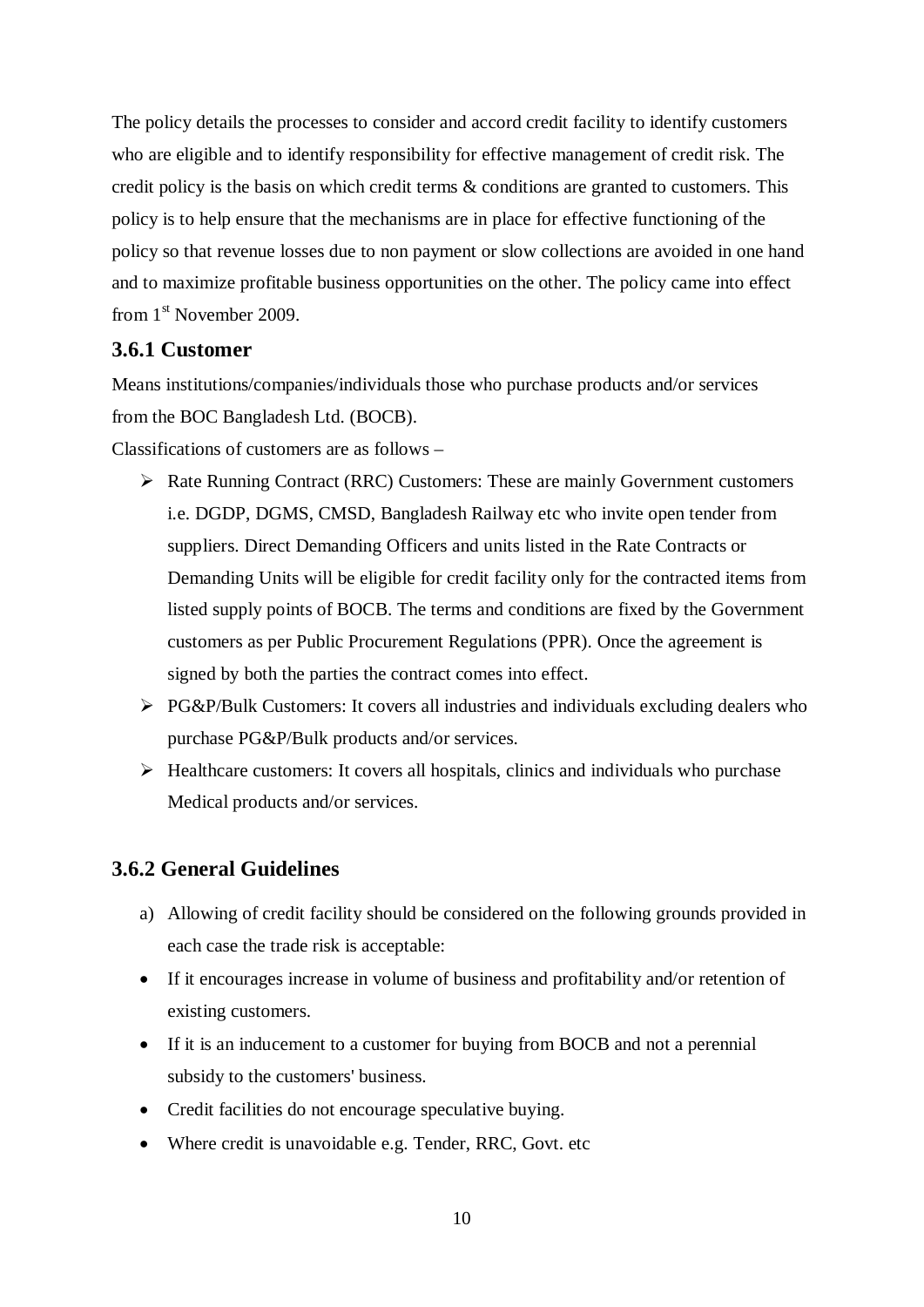- b) There must be specific credit limit for each customer. However, request for increase/decrease in credit limit depending on business consideration may be considered separately.
- c) Delegated authority should be exercised by oneself and not delegated.
- d) The credit account opening formalities is to be observed.
- e) Documented debt collection efforts to be maintained.

# **3.6.3 Procedure for Operating Credit Accounts**

#### **Credit to customer**

Credit will not be offered to all customers. The decision to grant credit will be based on "credit worthiness".

#### **Credit Worthiness:**

Credit authorisation of customers and associated credit limit is subject to the completion of a standard document called Customer's Application for Credit Facilities. Information requested in this form to be filled up to evaluate credit worthiness. Proposal is to be completed by Customer Relations Officer (CRO)/ Head of Territory (HOT) along with the recommendations of credit worthiness. The evaluation and credit worthiness have to be vetted by Sales Manager (SM) along with his recommendations and comments. This is to be approved by the concerned Head of National Sales(HONS). Approval is only given if the application is determined to be credit worthy & within credit policy limits.

# **3.6.4 Credit Period**

| <b>Customer Group</b>        | <b>Credit Period</b> |
|------------------------------|----------------------|
| PG&P/Bulk Customers          | 60 days              |
| <b>Health Care Customers</b> | 60 days              |
| <b>Welding Customers</b>     | 6 days               |

# **3.6.5 Credit Limit**

| <b>Customer Group</b>                           | <b>Credit Period</b>                          |
|-------------------------------------------------|-----------------------------------------------|
| Rate Running Contract (RRC)<br><b>Customers</b> | Limit to be set as per historical sales trend |
|                                                 |                                               |
| <b>PG&amp;P/Bulk Customers</b>                  | Average daily sales based on last 12          |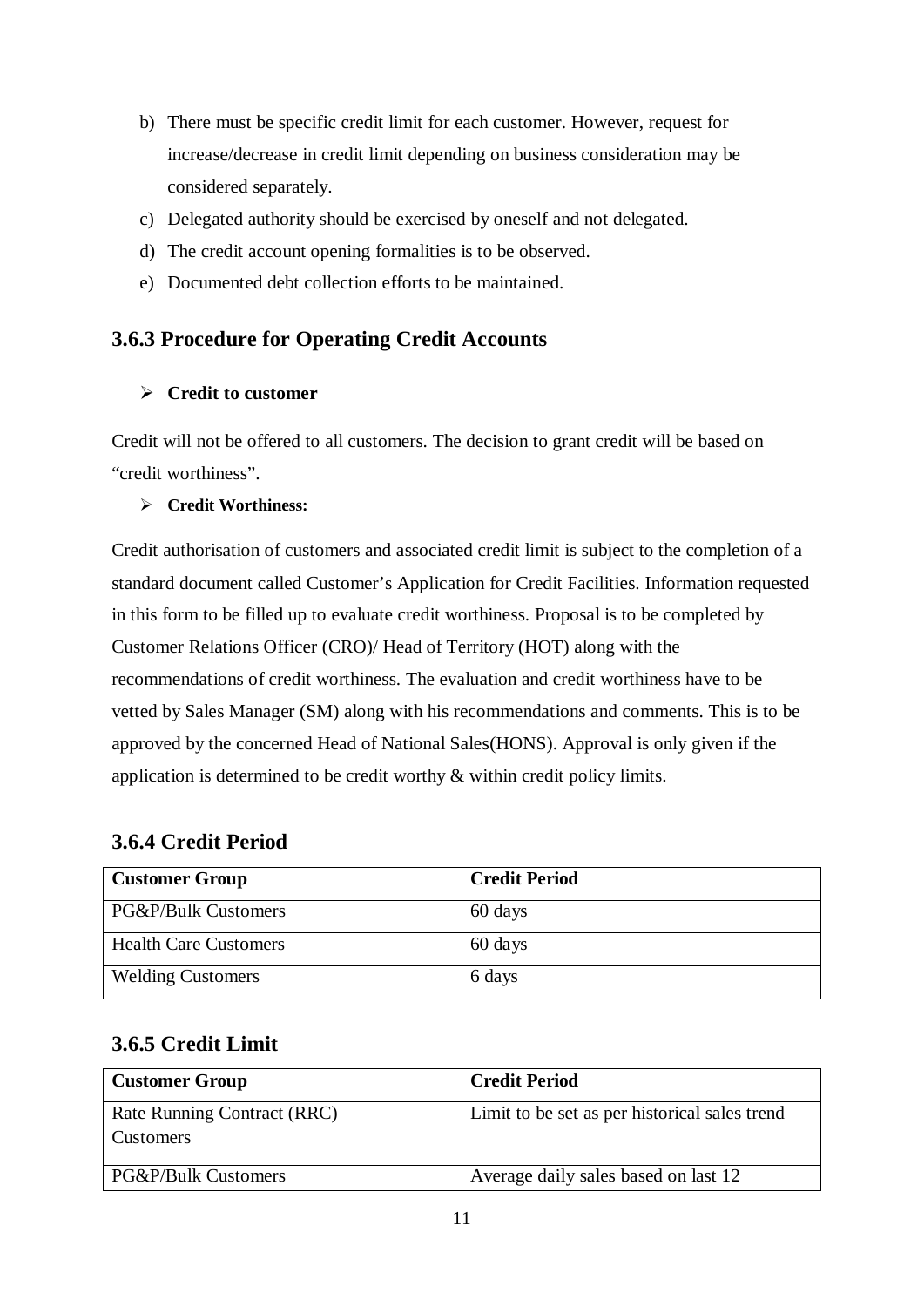|                              | months sales multiplied by number of<br>credit days plus 25%                                                       |
|------------------------------|--------------------------------------------------------------------------------------------------------------------|
| <b>Health Care Customers</b> | Average daily sales based on last 12<br>months sales multiplied by number of<br>credit days plus 25%               |
| Dealers                      | Average daily sales based on last 12<br>months sales multiplied by 30 days<br>subject to maximum BDT $1,000,000/=$ |

#### **3.6.6 Payment Methods**

There are several ways a customer may make payment to BOCB i.e. by Cash, Cheque, Pay order, Demand Draft or direct transfer to BOCB's bank account as agreed. Preferred payment modes are Cash, Demand Draft, Pay order & direct transfer to BOCB's bank account. Payment terms & conditions for Letter of Credit are to be agreed with customer in consultation with finance department.

# **3.6.7 Review of Credit Period/Credit Limit**

According t o the policy credit periods  $\&$  limit will be reviewed at least once a year and re – adjusted based on payment history and average sales. Business should assess customer's status by credit risk assessment process during review. New limits will be guided as per Credit Policy.

#### **3.6.8 Risk Assessment process**

For new account Customer Relations Officer does first screening by meeting up with customer, visit customer's site and assess market reputation of the customer. If satisfied CRO will propose with recommendations and submit to Sales Manager. SM will do the second screening immediately by checking validity of information of documents. SM will propose with recommendations and submit to Head Of National Sales. If HONS is not satisfied with the risk assessment process, it will be referred back to SM and/or CRO for more supportive information.

# **3.6.9 Management of the Debtors:**

12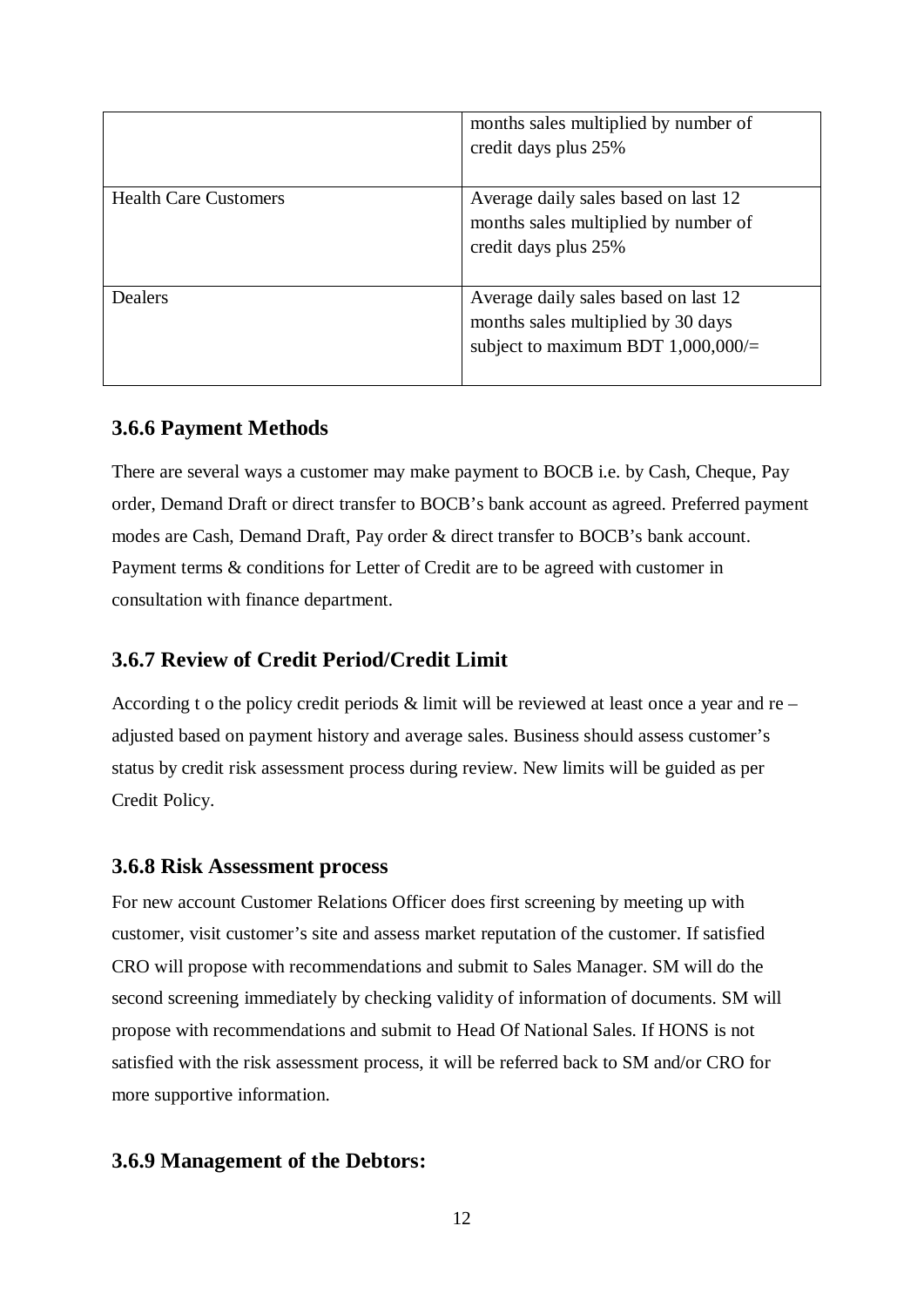**a) Debtors Information:** The Debtors List/any other sales related MIS ledger are generated by Finance Department & circulated within 6th working day of the following month. The responsibility of completeness and accuracy of the data captured at the Sales Centre will rest with Sales. The Debtors List is primarily monitored by CRO & SM of the business. Debtors Ledger monitoring activities are supervised by HONS and supported by Finance Department. **b) Dunning:** It is quite often the case that a customer does not settle his payables on time and is therefore in arrears with his payments. In order to remind the customer of outstanding debts & follow-up of the same there is need to send payment reminders or dunning notices. Dunning is a process whereby outstanding payments are followed up through sending system –generated communications to customers.

#### **c) Dunning procedure:**

| <b>Customer Category</b> | <b>Days</b> | <b>Dunning</b> | <b>Actions</b>                | <b>Block</b>   |
|--------------------------|-------------|----------------|-------------------------------|----------------|
|                          | Overdue     | <b>Level</b>   |                               | Order          |
| PG&P/Bulk                | $<$ 15 days | 1              | No letter                     | N <sub>o</sub> |
| Customers                |             |                |                               |                |
|                          | $>15$ days  | $\overline{2}$ | Letter C1- Friendly Reminder  | N <sub>o</sub> |
|                          | $>60$ days  | 3              | Letter C2a- Second Reminder   | N <sub>o</sub> |
|                          | $>75$ days  | $\overline{4}$ | Letter C3- Final Reminder     | Yes            |
|                          | $>120$ days | 5              | Refer to Legal                | Yes            |
| <b>Health Care</b>       | $>15$ days  | $\overline{2}$ | Letter C1- Friendly Reminder  | N <sub>o</sub> |
| Customers                |             |                |                               |                |
|                          | $>60$ days  | 3              | Letter C2b – Second Reminder  | N <sub>o</sub> |
|                          | $>75$ days  | $\overline{4}$ | Letter C2b- Continue Reminder | N <sub>o</sub> |
|                          | $>120$ days | 5              | Refer to Legal                | N <sub>o</sub> |

**d) Debts Collection Procedure:** SAP dunning job is run on the 10th and 25th day of each month for updating customer dunning level by Accounts Department. Dunning Letters will be generated accordingly and sent to CRO on 11th and 26th of each month. CRO will ensure that the customer receives the dunning letter 2-5 days after the run & will take action to collect payment. A statement is sent on 6th working day of every quarter end advising the customer of all overdue and due amounts. Overdue letters are sent to the customer as per above dunning matrix.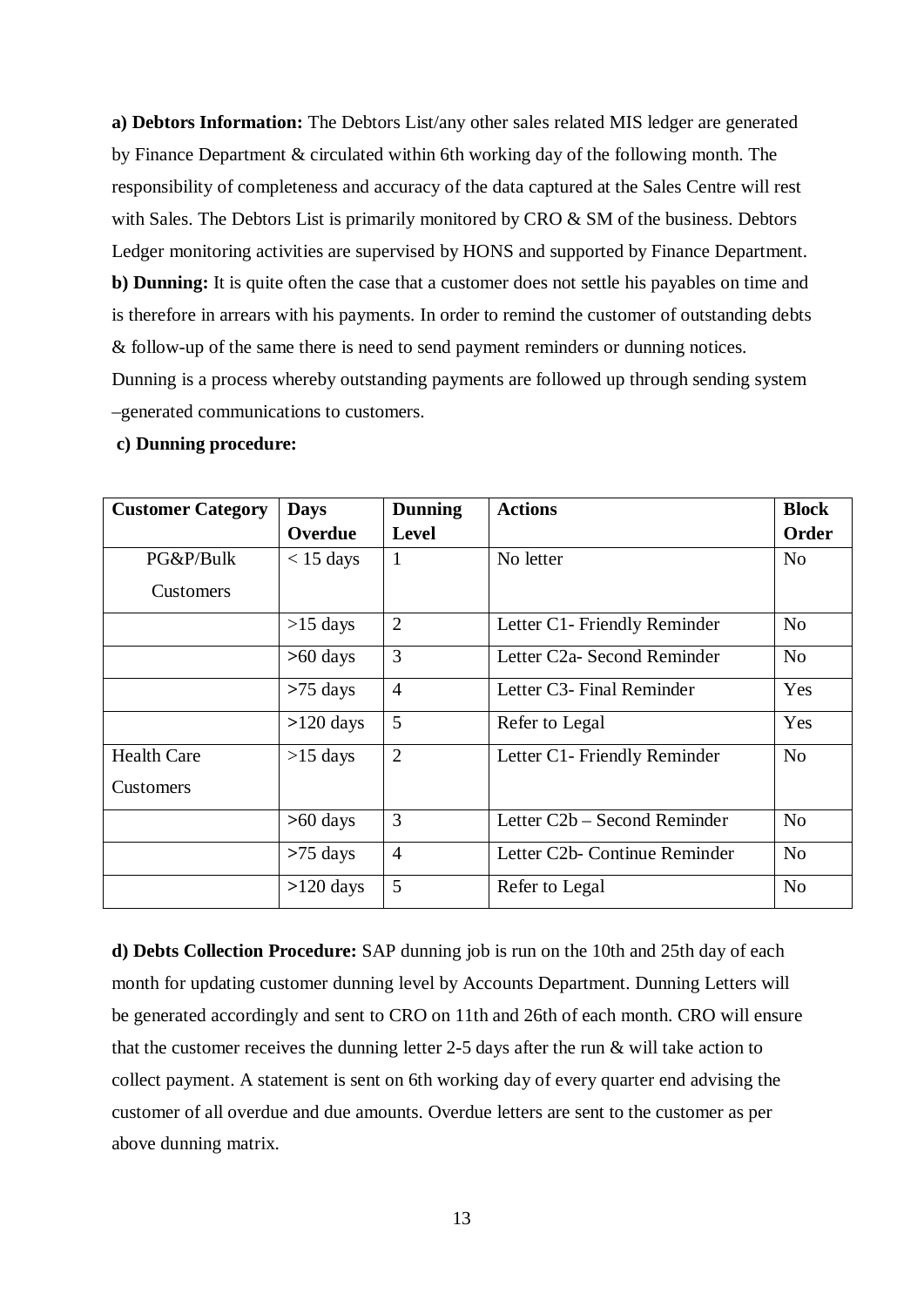**e) Credit Block:** Credit block is an automatic process set up in SAP based on credit limit and dunning level. Customers are be blocked when the outstanding exceed credit limits, have overdue payment, or have reached a specified dunning level.

**f) Bad Debt Write Off:** When the DMRC has exhausted all means of collecting money owing, or it is not commercially viable to pursue the debt further (litigation option considered), DMRC may recommend for write off. HONS will prepare write-off proposal for Managing Director's approval.

#### **3.7 Data analysis:**

#### **Calculation of DSO**

• **PG & P/ Bulk**

| <b>Date</b> | Credit Sales ('000 BDT) | A/C Receivables ('000 BDT) | <b>DSO</b> |
|-------------|-------------------------|----------------------------|------------|
| Feb/2013    | 71,638                  | 101,852                    | 43         |
| Mar/2013    | 77,184                  | 105,222                    | 41         |
| Apr/2013    | 79,969                  | 108,061                    | 41         |
| May/2013    | 80,196                  | 89,121                     | 33         |
| Jun/2013    | 90,366                  | 91,065                     | 30         |
| Jul/2013    | 91,521                  | 90,365                     | 30         |
| Aug/2013    | 58,120                  | 97,557                     | 50         |
| Sep/2013    | 76,311                  | 93,477                     | 37         |
| Oct/2013    | 67,071                  | 82,853                     | 37         |
| Nov/2013    | 67,073                  | 76,358                     | 34         |
| Dec/2013    | 74,368                  | 88,214                     | 36         |
| Jan/2014    | 58,621                  | 98,274                     | 50         |
| Feb/2014    | 70,406                  | 70,570                     | 30         |
| Mar/2014    | 87,868                  | 73,308                     | 25         |
| Apr/2014    | 71,408                  | 66,872                     | 28         |
| May/2014    | 76,777                  | 62,210                     | 24         |
| Jun/2014    | 83,479                  | 68,651                     | 25         |
| Jul/2014    | 66,443                  | 68,230                     | 31         |
| Aug/2014    | 76,637                  | 63,205                     | 25         |
| Sep/2014    | 84,483                  | 63,176                     | 22         |
| Oct/2014    | 67,935                  | 75,741                     | 33         |

#### • **Welding**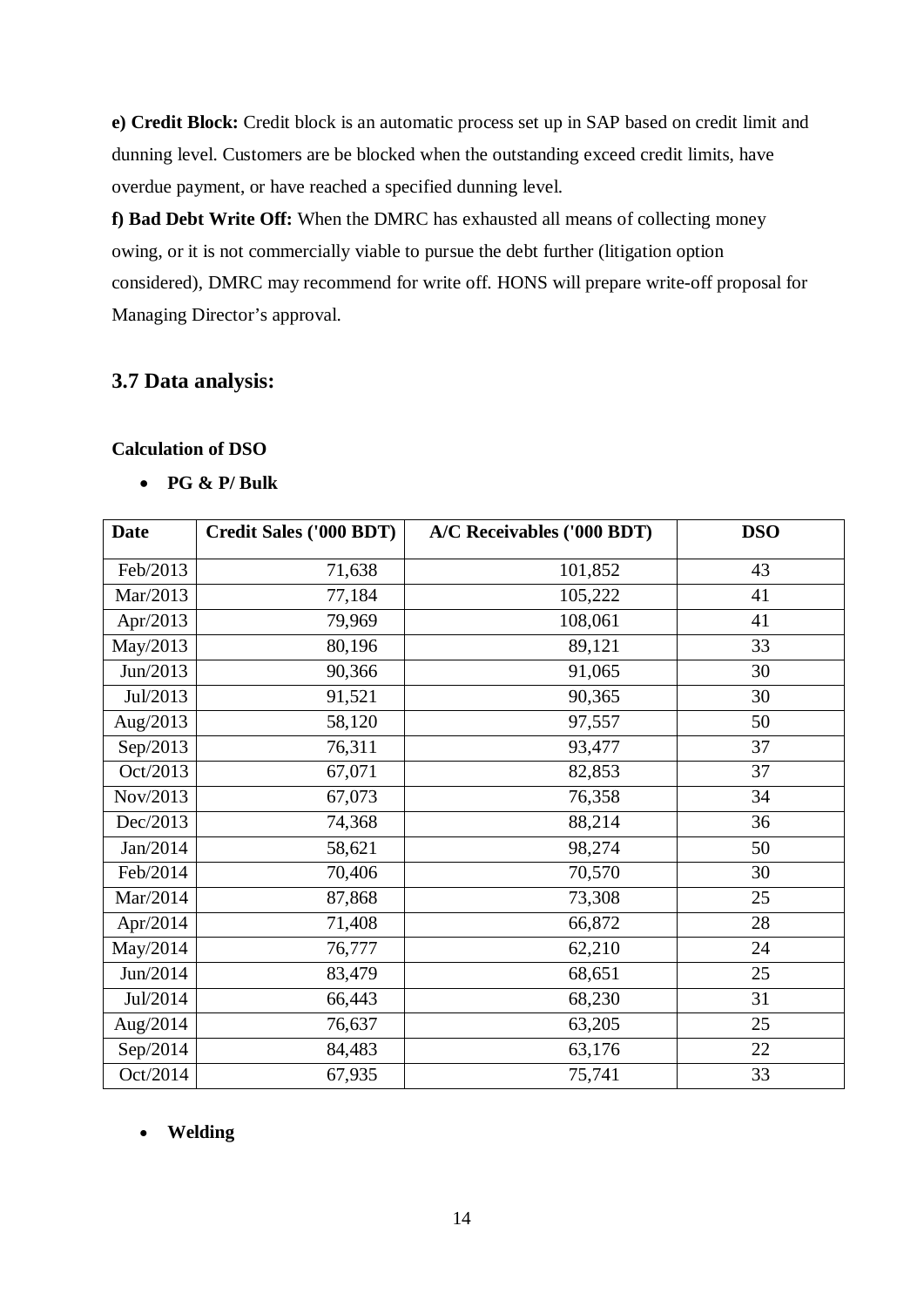| <b>Date</b> | <b>Credit Sales ('000 BDT)</b> | A/C Receivables ('000 BDT) | <b>DSO</b>     |
|-------------|--------------------------------|----------------------------|----------------|
| Feb/2013    | 265,714                        | 29,463                     | 3              |
| Mar/2013    | 282,862                        | 30,718                     | 3              |
| Apr/2013    | 282,577                        | 36,699                     | $\overline{4}$ |
| May/2013    | 256,255                        | 36,769                     | $\overline{4}$ |
| Jun/2013    | 267,879                        | 32,092                     | $\overline{4}$ |
| Jul/2013    | 288,181                        | 36,346                     | $\overline{4}$ |
| Aug/2013    | 198,911                        | 40,411                     | 6              |
| Sep/2013    | 299,762                        | 50,549                     | 5              |
| Oct/2013    | 216,046                        | 49,518                     | $\overline{7}$ |
| Nov/2013    | 265,657                        | 48,837                     | 6              |
| Dec/2013    | 380,577                        | 105,292                    | 8              |
| Jan/2014    | 232,330                        | 93,029                     | 12             |
| Feb/2014    | 224,028                        | 115,106                    | 15             |
| Mar/2014    | 272,617                        | 95,396                     | 10             |
| Apr/2014    | 264,482                        | 101,891                    | 12             |
| May/2014    | 276,929                        | 119,908                    | 13             |
| Jun/2014    | 250,244                        | 135,073                    | 16             |
| Jul/2014    | 234,516                        | 136,199                    | 17             |
| Aug/2014    | 225,746                        | 127,298                    | 17             |
| Sep/2014    | 324,912                        | 186,006                    | 17             |
| Oct/2014    | 184,409                        | 155,927                    | 25             |

### • **Health Care**

| <b>Date</b> | <b>Credit Sales ('000 BDT)</b> | A/C Receivables ('000 BDT) | <b>DSO</b> |
|-------------|--------------------------------|----------------------------|------------|
|             |                                |                            |            |
| Feb/2013    | 30,038                         | 193,350                    | 193        |
| Mar/2013    | 37,066                         | 194,826                    | 158        |
| Apr $/2013$ | 31,656                         | 191,517                    | 181        |
| May/2013    | 36,169                         | 201,526                    | 167        |
| Jun/2013    | 35,427                         | 199,830                    | 169        |
| Jul/2013    | 32,098                         | 205,830                    | 192        |
| Aug/2013    | 35,923                         | 219,964                    | 184        |
| Sep/2013    | 36,180                         | 226,693                    | 188        |
| Oct/2013    | 37,623                         | 231,338                    | 184        |
| Nov/2013    | 40,737                         | 222,600                    | 164        |
| Dec/2013    | 46,271                         | 192,461                    | 125        |
| Jan/2014    | 32,758                         | 197,869                    | 181        |
| Feb/2014    | 36,071                         | 206,423                    | 172        |
| Mar/2014    | 44,399                         | 221,883                    | 150        |
| Apr/2014    | 38,774                         | 235,832                    | 182        |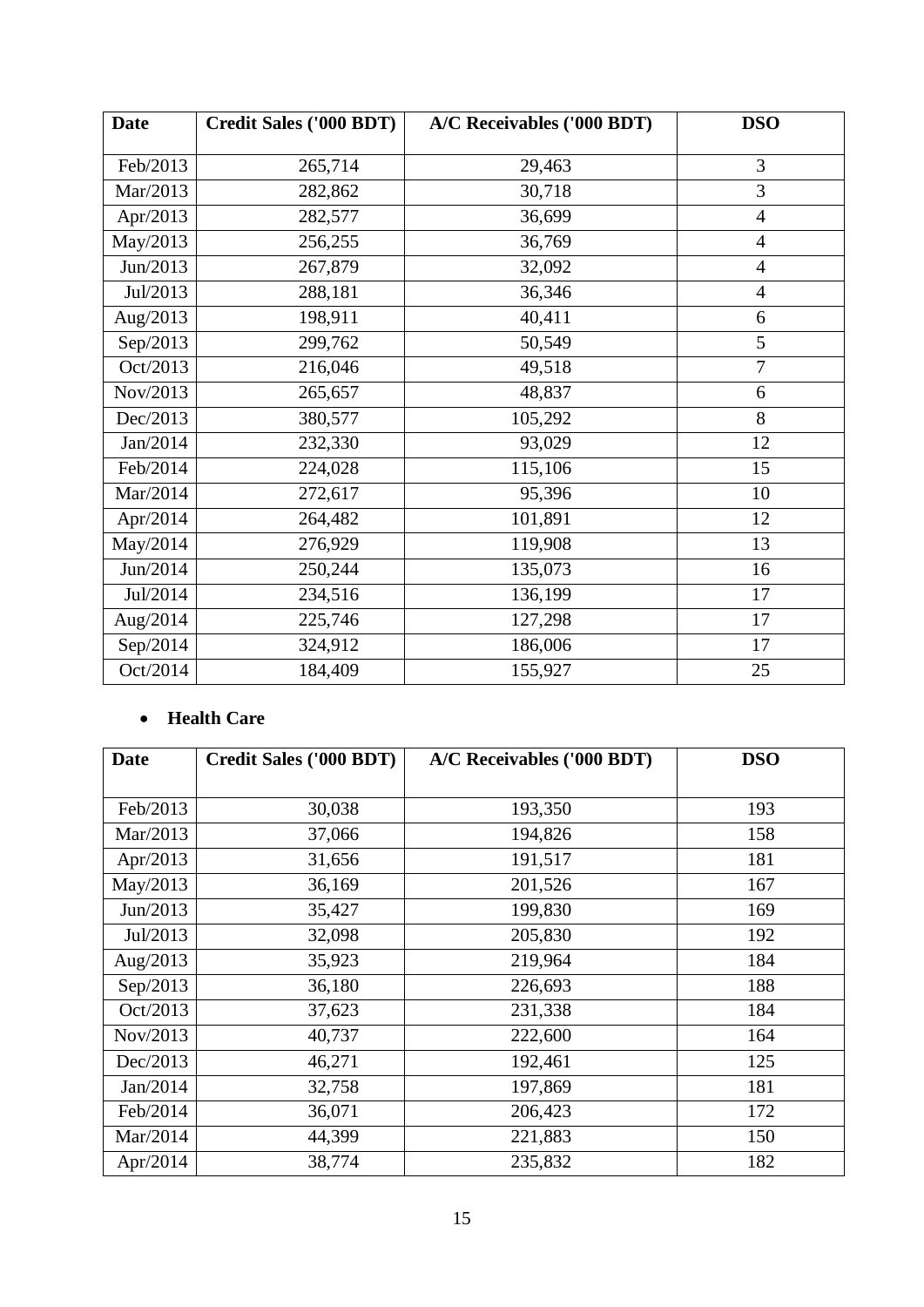| May/2014 | 39,894 | 238,627 | 179 |
|----------|--------|---------|-----|
| Jun/2014 | 39,575 | 169,658 | 129 |
| Jul/2014 | 36,913 | 156,369 | 127 |
| Aug/2014 | 41,735 | 165,625 | 119 |
| Sep/2014 | 43,029 | 181,978 | 127 |
| Oct/2014 | 56,525 | 210,336 | 112 |

# • **Total**

| <b>Date</b> | <b>Credit Sales ('000 BDT)</b> | A/C Receivables ('000 BDT) | <b>DSO</b> |
|-------------|--------------------------------|----------------------------|------------|
|             |                                |                            |            |
| Feb/2013    | 367,390                        | 324,665                    | 27         |
| Mar/2013    | 397,112                        | 330,766                    | 25         |
| Apr/2013    | 394,202                        | 336,277                    | 26         |
| May/2013    | 372,620                        | 327,416                    | 26         |
| Jun/2013    | 393,672                        | 322,987                    | 25         |
| Jul/2013    | 411,800                        | 332,541                    | 24         |
| Aug/2013    | 292,954                        | 357,932                    | 37         |
| Sep/2013    | 412,253                        | 370,719                    | 27         |
| Oct/2013    | 320,740                        | 363,709                    | 34         |
| Nov/2013    | 373,467                        | 347,795                    | 28         |
| Dec/2013    | 501,216                        | 385,967                    | 23         |
| Jan/2014    | 323,709                        | 389,172                    | 36         |
| Feb/2014    | 330,505                        | 392,099                    | 36         |
| Mar/2014    | 404,884                        | 390,587                    | 29         |
| Apr/2014    | 374,664                        | 404,595                    | 32         |
| May/2014    | 393,600                        | 420,745                    | 32         |
| Jun/2014    | 373,298                        | 373,382                    | 30         |
| Jul/2014    | 337,872                        | 360,798                    | 32         |
| Aug/2014    | 344,118                        | 356,128                    | 31         |
| Sep/2014    | 452,424                        | 431,160                    | 29         |
| Oct/2014    | 308,869                        | 442,004                    | 43         |

#### **Calculation of CEI**

#### • **PG & P/ Bulk**

| Date     | Credit Sale | A/C<br><b>Receivables</b> | Current<br>A/R | $1-30$   | $31-60$  | 61-90   | $90 +$  | <b>CEI</b> |
|----------|-------------|---------------------------|----------------|----------|----------|---------|---------|------------|
| Jan/2014 | 58,621,000  | 98274000                  | 55033440       | 19654800 | 14741100 | 4913700 | 3930960 |            |
| Feb/2014 | 70,406,000  | 70570000                  | 39519200       | 14114000 | 10585500 | 3528500 | 2822800 |            |
| Mar/2014 | 87,868,000  | 73308000                  | 41052480       | 14661600 | 10996200 | 3665400 | 2932320 |            |
| Apr/2014 | 71,408,000  | 66872000                  | 37448320       | 13374400 | 10030800 | 3343600 | 2674880 |            |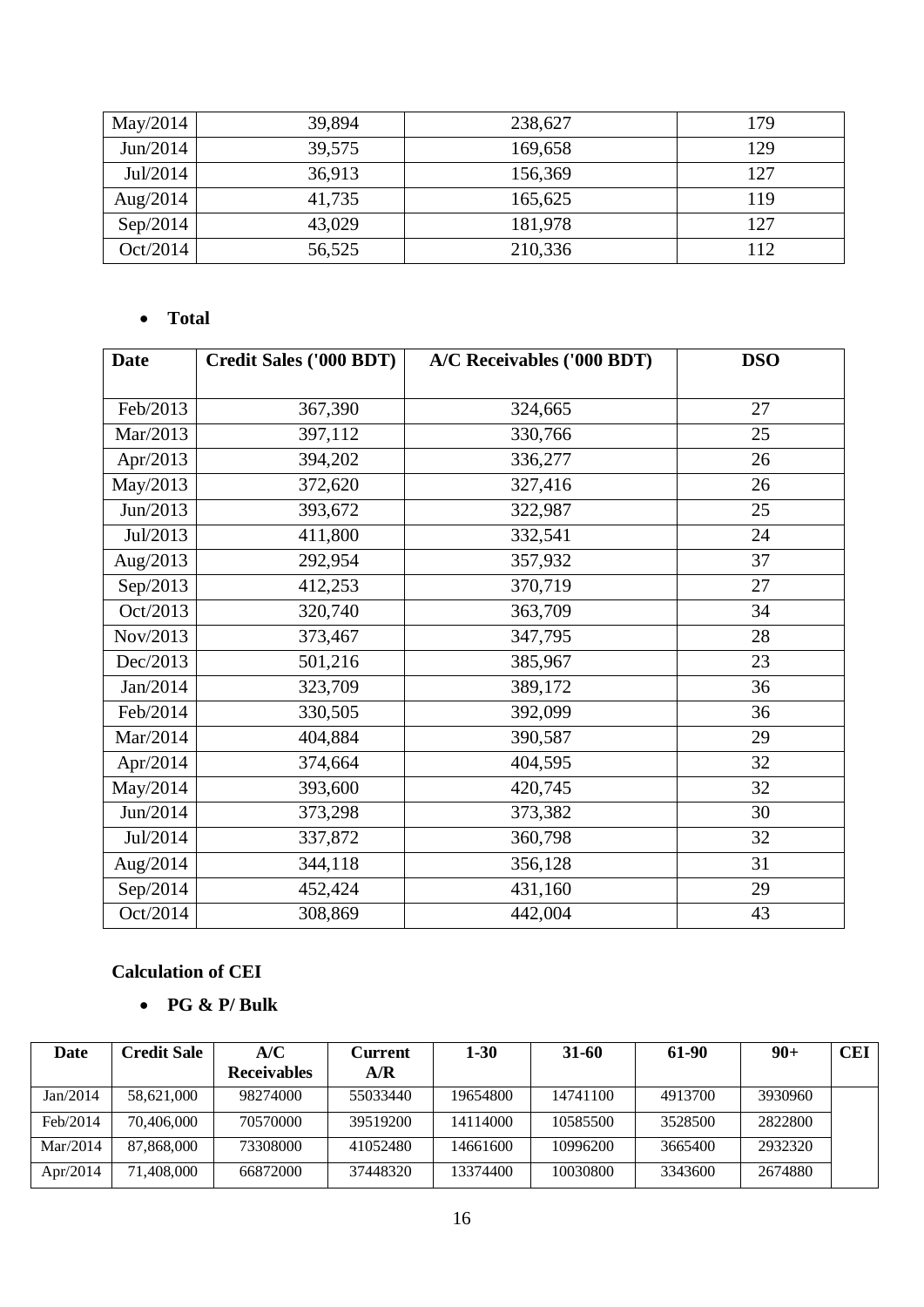| May/2014 | 76,777,000  | 62210000 | 34837600 | 12442000 | 9331500  | 3110500 | 2488400 |      |
|----------|-------------|----------|----------|----------|----------|---------|---------|------|
| Jun/2014 | 83,479,000  | 68651000 | 38444560 | 13730200 | 10297650 | 3432550 | 2746040 | 74.4 |
| Jul/2014 | 66,443,000  | 68230000 | 38208800 | 13646000 | 10234500 | 3411500 | 2729200 |      |
| Aug/2014 | 76,637,000  | 63205000 | 35394800 | 12641000 | 9480750  | 3160250 | 2528200 |      |
| Sep/2014 | 84,483,000  | 63176000 | 35378560 | 12635200 | 9476400  | 3158800 | 2527040 |      |
| Oct/2014 | 67,935,000  | 75741000 | 42414960 | 15148200 | 11361150 | 3787050 | 3029640 |      |
|          | 744,057,000 |          |          |          |          |         |         |      |

### • **Welding**

| Date        | <b>Credit Sale</b> | A/C                | <b>Current</b> | $1 - 30$      | $31 - 60$   | 61-90        | $90+$        | <b>CEI</b> |
|-------------|--------------------|--------------------|----------------|---------------|-------------|--------------|--------------|------------|
|             |                    | <b>Receivables</b> |                |               |             |              |              |            |
| Jan/2014    | 232,330,000        | 93,029,000         | 69,771,750.0   | 13,954,350.00 | 2,790,870.0 | 4,651,450.00 | 1,860,580.00 |            |
| Feb/2014    | 224,028,000        | 115,106,000        | 86,329,500.0   | 17,265,900.00 | 3,453,180.0 | 5,755,300.00 | 2,302,120.00 |            |
| Mar/2014    | 272,617,000        | 95,396,000         | 71,547,000.0   | 14,309,400.00 | 2,861,880.0 | 4,769,800.00 | 1,907,920.00 |            |
| Apr $/2014$ | 264,482,000        | 101.891.000        | 76,418,250.0   | 15,283,650.00 | 3,056,730.0 | 5.094.550.00 | 2,037,820.00 |            |
| May/2014    | 276,929,000        | 119,908,000        | 89,931,000.0   | 17,986,200.00 | 3,597,240.0 | 5,995,400.00 | 2,398,160.00 |            |
| Jun/2014    | 250,244,000        | 135,073,000        | 101,304,750.0  | 20,260,950.00 | 4,052,190.0 | 6,753,650.00 | 2,701,460.00 |            |
| Jul/2014    | 234,516,000        | 136,199,000        | 102,149,250.0  | 20,429,850.00 | 4,085,970.0 | 6,809,950.00 | 2,723,980.00 | 82.7       |
| Aug/2014    | 225,746,000        | 127,298,000        | 95,473,500.0   | 19,094,700.00 | 3,818,940.0 | 6,364,900.00 | 2,545,960.00 |            |
| Sep/2014    | 324,912,000        | 186.006.000        | 139,504,500.0  | 27,900,900.00 | 5,580,180.0 | 9.300.300.00 | 3,720,120.00 |            |
| Oct/2014    | 184,409,000        | 155,927,000        | 116,945,250.0  | 23,389,050.00 | 4,677,810.0 | 7,796,350.00 | 3,118,540.00 |            |
|             | 2,490,213,000      |                    |                |               |             |              |              |            |

# • **Health Care**

| Date        | <b>Credit Sale</b> | A/C                | <b>Current</b> | $1 - 30$      | $31 - 60$    | 61-90         | $90+$         | <b>CEI</b> |
|-------------|--------------------|--------------------|----------------|---------------|--------------|---------------|---------------|------------|
|             |                    | <b>Receivables</b> |                |               |              |               |               |            |
| Jan/2014    | 32,758,000         | 197,869,000        | 69,254,150.0   | 29,680,350.00 | 19,786,900.0 | 19,786,900.00 | 59,360,700.00 |            |
| Feb/2014    | 36,071,000         | 206,423,000        | 72,248,050.0   | 30,963,450.00 | 20,642,300.0 | 20,642,300.00 | 61,926,900.00 |            |
| Mar/2014    | 44,399,000         | 221,883,000        | 77,659,050.0   | 33,282,450.00 | 22,188,300.0 | 22,188,300.00 | 66,564,900.00 |            |
| Apr $/2014$ | 38,774,000         | 235,832,000        | 82,541,200.0   | 35,374,800.00 | 23,583,200.0 | 23,583,200.00 | 70,749,600.00 |            |
| May/2014    | 39,894,000         | 238,627,000        | 83,519,450.0   | 35,794,050.00 | 23,862,700.0 | 23,862,700.00 | 71,588,100.00 | 17.3       |
| Jun/2014    | 39,575,000         | 169,658,000        | 59,380,300.0   | 25,448,700.00 | 16,965,800.0 | 16,965,800.00 | 50,897,400.00 |            |
| Jul/2014    | 36,913,000         | 156,369,000        | 54,729,150.0   | 23,455,350.00 | 15,636,900.0 | 15,636,900.00 | 46,910,700.00 |            |
| Aug/2014    | 41,735,000         | 165,625,000        | 57,968,750.0   | 24,843,750.00 | 16,562,500.0 | 16,562,500.00 | 49,687,500.00 |            |
| Sep/2014    | 43,029,000         | 181,978,000        | 63,692,300.0   | 27,296,700.00 | 18,197,800.0 | 18.197.800.00 | 54,593,400.00 |            |
| Oct/2014    | 56,525,000         | 210,336,000        | 73,617,600.0   | 31,550,400.00 | 21,033,600.0 | 21,033,600.00 | 63,100,800.00 |            |
|             | 409,673,000        |                    |                |               |              |               |               |            |

### • **Company**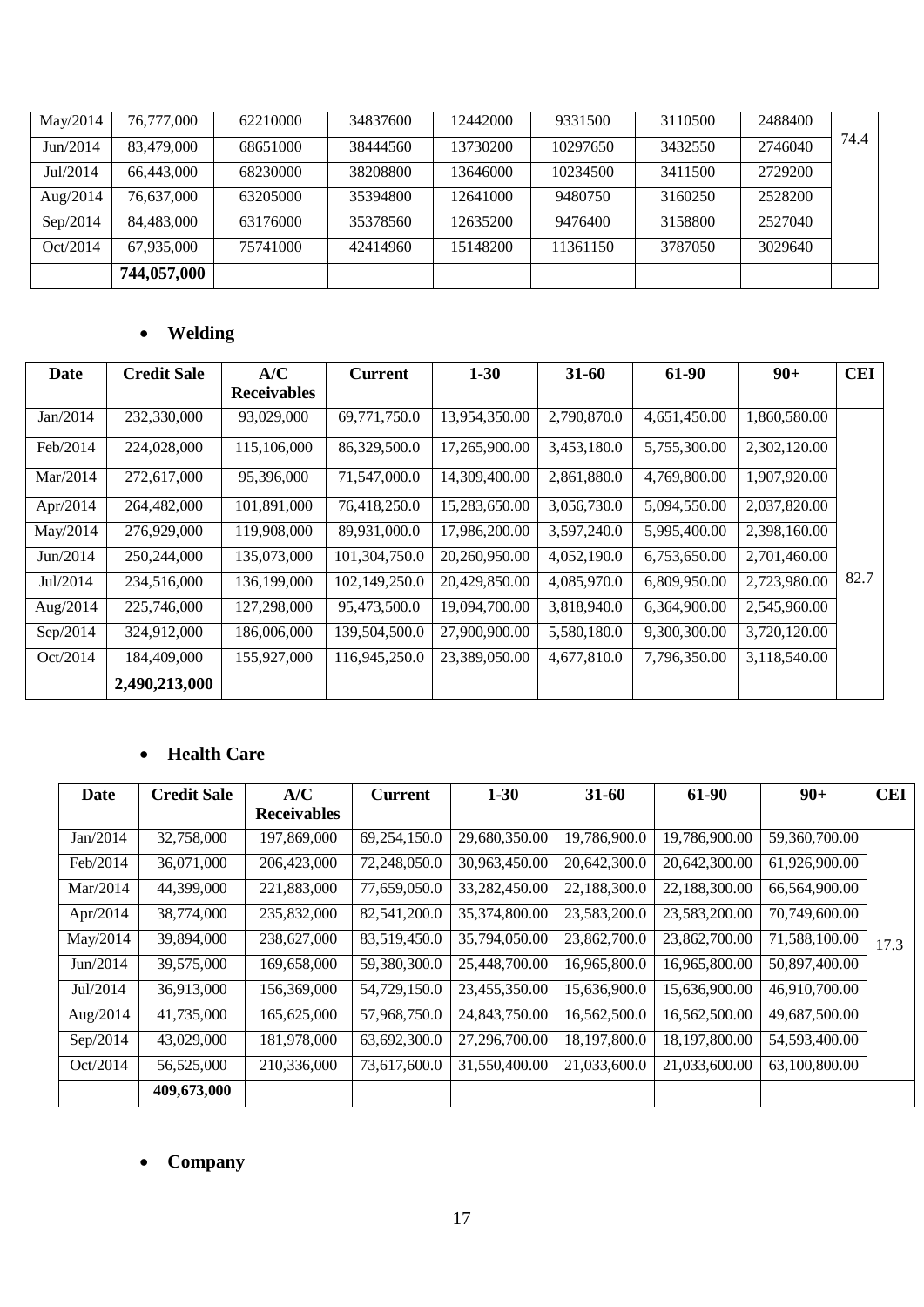| Date     | <b>Credit Sale</b> | A/C                | <b>Current</b> | $1 - 30$   | $31 - 60$  | 61-90      | $90+$        | <b>CEI</b> |
|----------|--------------------|--------------------|----------------|------------|------------|------------|--------------|------------|
|          |                    | <b>Receivables</b> |                |            |            |            |              |            |
| Jan/2014 | 323,709,000        | 389,172,000        | 194059340      | 63,289,500 | 37,318,870 | 29,352,050 | 65,152,240.0 |            |
| Feb/2014 | 330,505,000        | 392,099,000        | 198096750      | 62,343,350 | 34,680,980 | 29,926,100 | 67,051,820.0 |            |
| Mar/2014 | 404,884,000        | 390,587,000        | 190258530      | 62,253,450 | 36,046,380 | 30,623,500 | 71,405,140.0 |            |
| Apr/2014 | 374,664,000        | 404,595,000        | 196407770      | 64,032,850 | 36,670,730 | 32,021,350 | 75,462,300.0 |            |
| May/2014 | 393,600,000        | 420,745,000        | 208288050      | 66,222,250 | 36,791,440 | 32,968,600 | 76,474,660.0 |            |
| Jun/2014 | 373,298,000        | 373,382,000        | 199129610      | 59,439,850 | 31,315,640 | 27,152,000 | 56,344,900.0 |            |
| Jul/2014 | 337,872,000        | 360,798,000        | 195087200      | 57,531,200 | 29,957,370 | 25,858,350 | 52,363,880.0 | 59.8       |
| Aug/2014 | 344,118,000        | 356,128,000        | 188837050      | 56,579,450 | 29,862,190 | 26,087,650 | 54,761,660.0 |            |
| Sep/2014 | 452,424,000        | 431,160,000        | 238575360      | 67,832,800 | 33,254,380 | 30,656,900 | 60,840,560.0 |            |
| Oct/2014 | 308,869,000        | 442,004,000        | 232977810      | 70,087,650 | 37,072,560 | 32,617,000 | 69,248,980.0 |            |
|          |                    |                    |                |            |            |            |              |            |
|          | 3,643,943,000      |                    |                |            |            |            |              |            |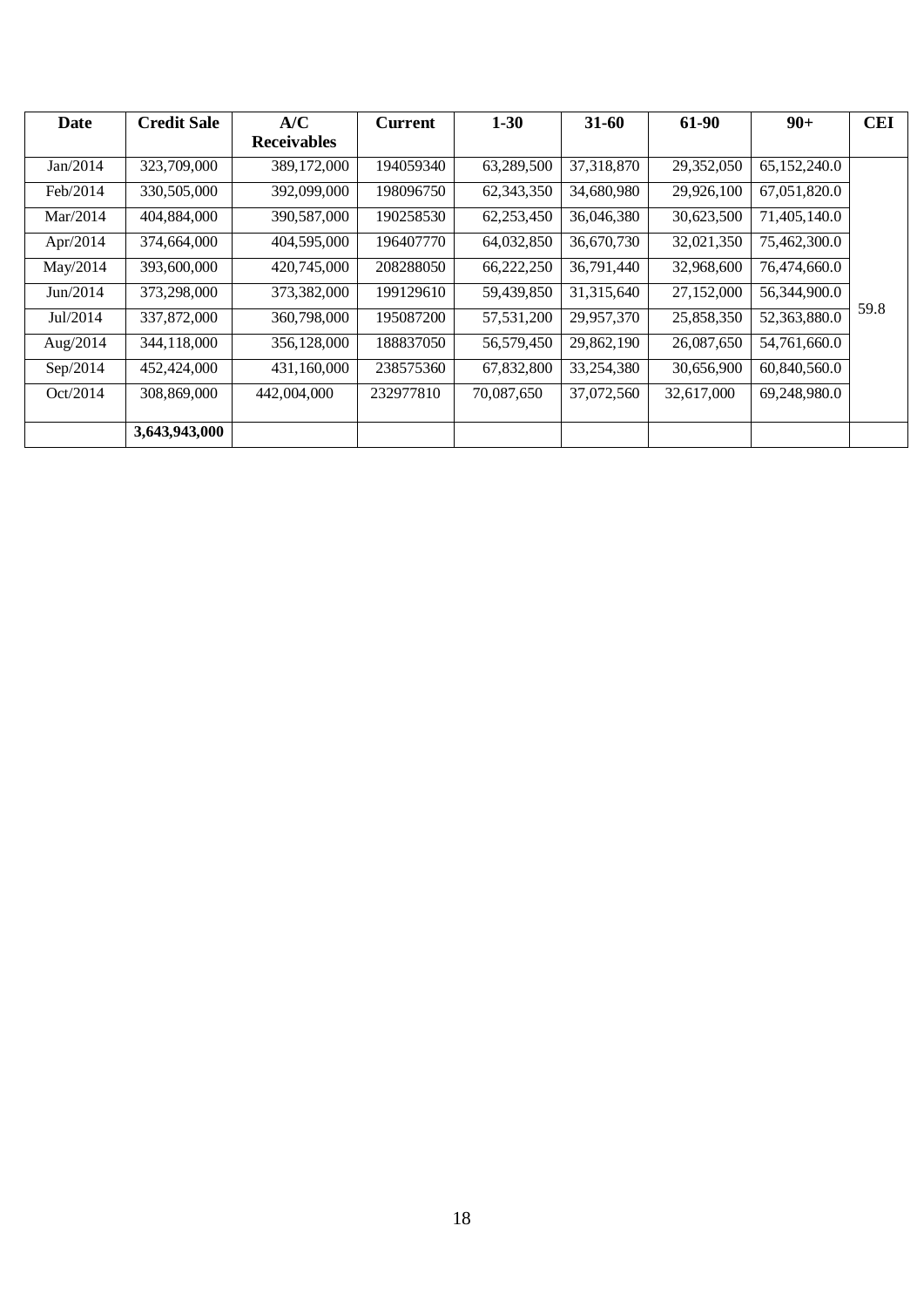# *Chapter 4 Results & Discussions*

# **4.1 Results**

The following results have been found out-

- The highest and lowest DSO for Gas product debtors was 50 days in August  $\&$  30 days in June 2013 and 50 days in January & 22 days in October 2014.
- The highest and lowest DSO for welding product debtors was 8 days in December  $\&$  3 days in January 2013 and 25 days in October & 12 days in January 2014.
- The highest and lowest DSO for Healthcare product debtors was 193 days in February & 125 days in December 2013 and 182 days in April & 112 days in October 2014.
- Overall in 2013, the company had highest DSO of 37 days in August and lowest 23 days in December. In 2014, it has highest DSO of 43 days in October and lowest 29 days in March & September.
- The company had 74.4%, 82.7% and 17.3% CEI index value for Bulk Gas, Welding and Health care products Debtors in 2014 respectively.
- The company had average 59.8% collection effectiveness rate in 2014.

# **4.2 Discussions**

From the overall analysis it can be seen that DSO for bulk gas debtors is well below the period limit 60 days. But in case of credit customers of health care products, DSO is well above the limit 60 days. This is because main health care product customer is government hospitals and most of the time they are not settling the bills according to the credit terms. DSO for welding product debtors also increased in 2014 and exceeded the period limit 6 days.

Collection effectiveness index also shows that the company is not being able to collect bill effectively from the health care product customers. Collection rate is better in the case of welding product customers as CEI for them is about 83%.

Finance department does not have any separate collection unit. For that reason keeping track of credit recovery from the customers is very difficult.

# **4.3 Recommendations**

On the basis of my orientation and practical working at Linde Bangladesh Limited the following recommendations may be put forwarded-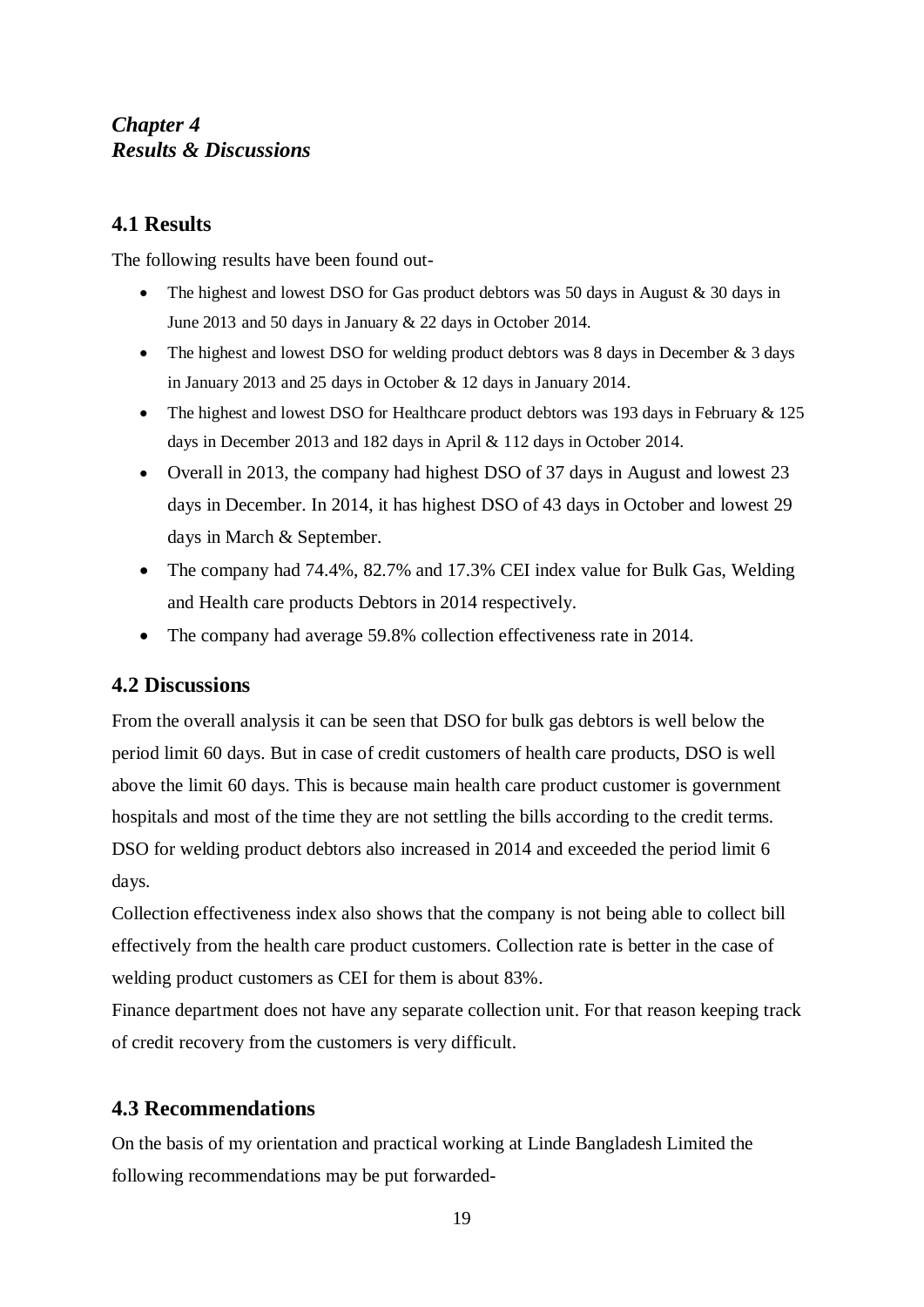- Credit worthiness should be checked more carefully especially for the customers of health care products.
- The credit policy needs to be reviewed for improvement.
- The company can open a separate credit division to monitor the credit disbursement, recovery and credit worthiness of the debtors.
- New dunning process for health care and welding product customers is also needed.
- More credit facilities of varied interests should be introduced for the diversified client group.